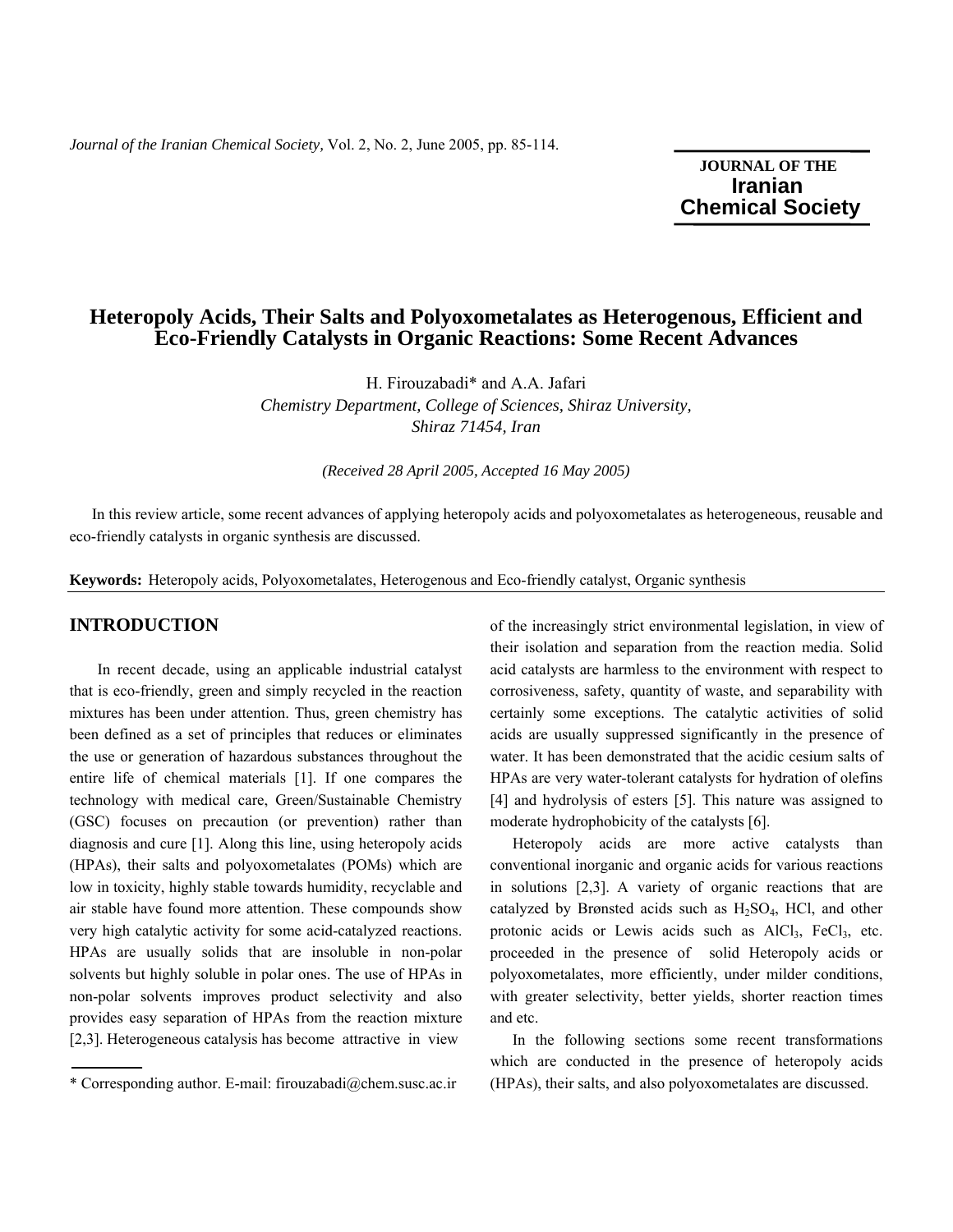### **HETERO-MICHAEL ADDITION**

 Hetero-Michael addition reaction, especially the conjugate addition of thiols to α,β-unsaturated carbonyl groups constitutes a key reaction for the preparation of organsulfur compounds. Organosulfur compounds have become increasingly useful and important in the synthesis of biologically active compounds such as the calcium antagonist diltiazem as well as in organic synthesis [7,8]. There are some reports available for the addition of thiols to α,β-unsaturated carbonyl compounds catalyzed by Lewis acids [9,10].

The choice of  $H_3PW_{12}O_{40}$  as an 'eco-friendly' promoter represents a further advance in practicability and atom economy in these reactions. In fact, in the presence of 1 mol% of the  $H_3PW_{12}O_{40}$ , hetero-Michael addition reaction works well in  $CH<sub>3</sub>CN$  at room temperature [11]. In addition, the work-up procedure allows the complete recovery of the catalyst, which can be reused without an appreciable loss of its activity. Some selected data are reported in Table 1. They show that the protocol is general and efficient for a variety of substrates.

The double Michael addition of dithiols to  $\alpha$ ,  $\beta$ -unsaturated cyclic and acyclic ketones has been performed smoothly in the presence of  $H_3PW_{12}O_{40}$  (1 mol %) in high yields. These compounds are potential precursors for the preparation of macrocyclic or polymeric compounds carrying sulfur heteroatoms. Some of the representative reactions are shown in Table 2.

#### **FRIEDEL-CRAFTS REACTIONS**

 Friedel-Crafts acylation of aromatic compounds is the most important and practical route for the synthesis of aromatic ketones that are used in manufacturing of fine chemicals as well as pharmaceuticals [12]. The acylating agents for the synthesis of aromatic ketones by Friedel-Crafts reactions are mostly acid anhydrides or acyl chlorides. For this purpose, varieties of catalysts have been reported [13,14].The use of carboxylic acids, as acylating agents, are scarcely reported [15] which is a superior method with respect to the procedures utilizing acyl chlorides and anhydrides for the preparation of aryl ketones. Carboxylic acids are stable and more available compounds and their handlings are much easier

than their corresponding acyl chlorides and anhydrides.

#### **Benzoylation and Acylation of Aromatic Compounds**

 $\text{Aluminumdodecatangstophosphate}$   $\text{(AlPW}_{12}\text{O}_{40})$  under solvent-less conditions catalyzes efficiently acylation and benzoylation of aromatic compounds under mild conditions (Table 1) [16a]. The advantage of this method is the use of catalytic amounts of AlPW<sub>12</sub>O<sub>40</sub> (3-4 mol%) and its ease of handling in comparison with AlCl<sub>3</sub> which should be used in more than a molar ratio and it is a highly corrosive and toxic compound with high moisture sensitivity.

## **Direct Carbonylation of Aromatic Compounds with Carboxylic Acids in the Presence of Trifluoroacetic Anhydride**

 $AIPW<sub>12</sub>O<sub>40</sub>$  also catalyzes direct Friedel-Crafts carbonylation of aromatic compounds in the presence of trifluoroacetic anhydride in solvent-free conditions at room temperature [16b]. The results of this study are presented in Table 4.

#### **Direct Acylation of Anisole with Carboxylic Acids**

 Direct carbonylation of anisole has been conducted in the presence of catalytic amount of  $AIPW_{12}O_{40}$  (6 mol%) at 120 ºC under neat conditions [16a]. The reaction proceeded well with structurally diverse carboxylic acids. Some of the results are presented in Table 5.

## **TRIMETHYLCYANOSYLILATION OF CAR-BONYL GROUPS**

 Cyanohydrins are highly versatile synthetic intermediates, which can easily be converted into a wide variety of important synthetic intermediates including α-substituted acids, ketones, aldehydes and α-hydroxy amines. One of the most straightforward entries to this important goal is through their cyanohydrin preparation [17]. They are also components of commercially important compounds such as the pyrethroid insecticides, cypermetrin and fluvaliate [18]. Preparation of cyanohydrins by the addition of highly toxic HCN to carbonyl group is not a straightforward process and needs serious precaution. The other problem which affects the yields of the products stems from the existence of inevitable equilibrium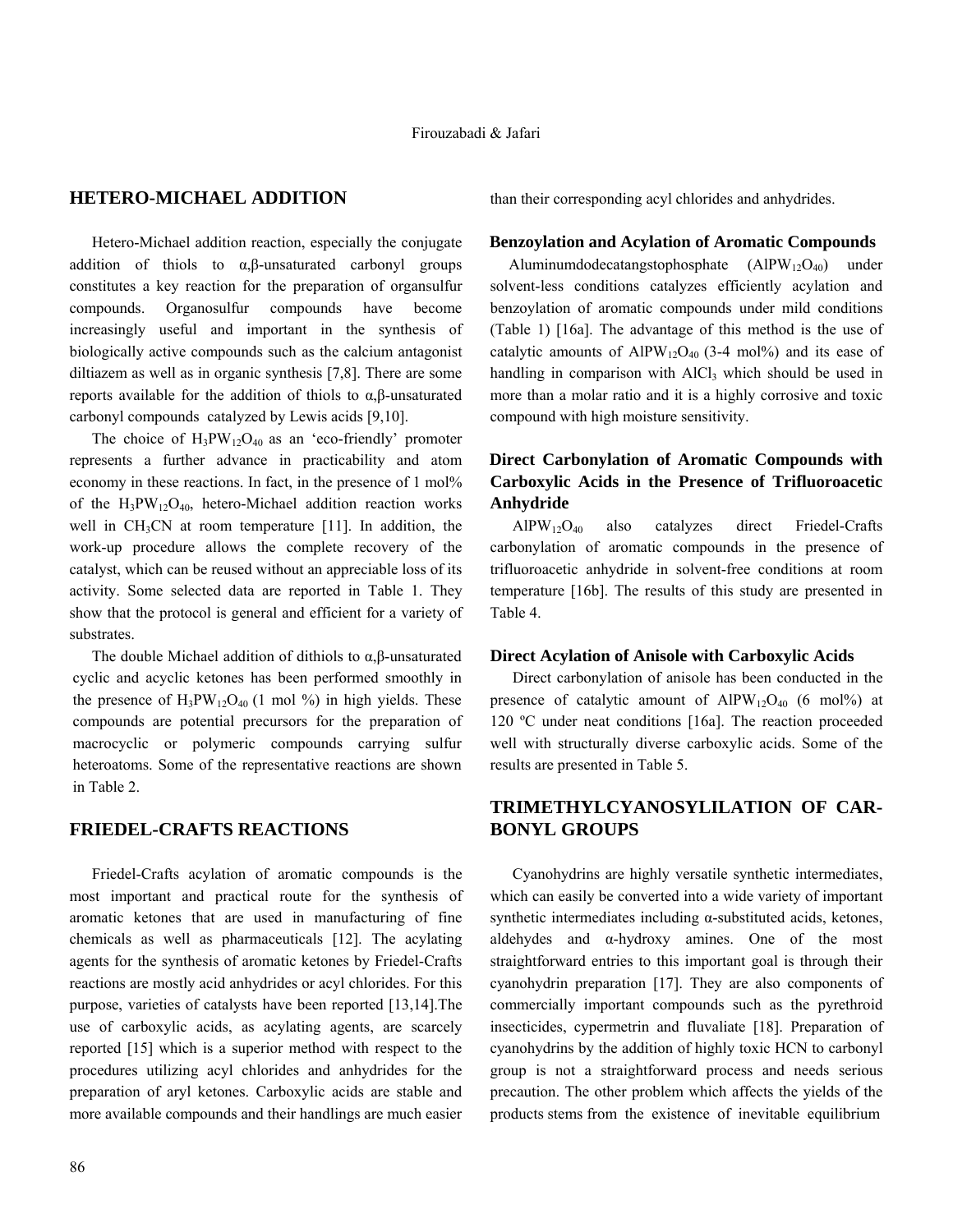|  | <b>Table 1.</b> Conjugative Addition of Thiols to $\alpha$ , $\beta$ -Unsaturated Cyclic and Acyclic Ketones in |  |  |  |  |  |
|--|-----------------------------------------------------------------------------------------------------------------|--|--|--|--|--|
|  | $CH3CN$ Catalyzed by $H3PW12O40$ (1 mol%) at Room Temperature                                                   |  |  |  |  |  |

|                | R'                              | $H_3PW_{12}O_{40}$ , 1 mol% | R<br>R'        |               |
|----------------|---------------------------------|-----------------------------|----------------|---------------|
|                | $^{+}$<br><b>RSH</b>            | $CH3CN$ , r.t.              | O<br><b>SR</b> |               |
| Entry          | $\alpha$ , $\beta$ -Unsaturated | Product                     | Time (min)     | Yield $(a_0)$ |
|                | Carbonyl Compound               |                             |                |               |
|                |                                 | 'SR                         |                |               |
| 1              | $^{\prime\prime}$               | $R = Ph$                    | 5              | 95            |
| $\overline{2}$ | $\pmb{\prime\prime}$            | $R = p$ -MePh               | 5              | 92            |
| 3              | $^{\prime\prime}$               | $R = phCh2$                 | 5              | 98            |
| 4              | $^{\prime\prime}$               | $R = Cyclohexyl$            | 10             | 90            |
|                | Me.<br>Ph                       | Me.<br>Ph<br>O<br><b>SR</b> |                |               |
| 13             | $\pmb{\mathcal{H}}$             | $R = Ph$                    | 45             | 98            |
| 14             | $\pmb{\prime\prime}$            | $R = p$ -MePh               | 45             | 96            |
| 15             | $\pmb{\prime\prime}$            | $R = PhCH2$                 | 60             | 93            |

#### **Table 2.** Double Conjugative Addition of Dithiols to α,β-Unsaturated Cyclic and Acyclic Ketones in CH<sub>3</sub>CN Catalyzed by  $H_3PW_{12}O_{40}$  (1 mol %) at Room Temperature

|     |                                          | $H_3PW_{12}O_{40}$ , 1 mol% |                    |  |
|-----|------------------------------------------|-----------------------------|--------------------|--|
| 2.5 | $+$ HS(CH <sub>2</sub> ) <sub>m</sub> SH | $CH3CN$ , r.t.              | ⊅n<br>$S(CH_2)_mS$ |  |

| Entry          | $\alpha, \beta$ -Unsaturated<br>Carbonyl Compound | Product | Time $\overline{\text{(min)}}$ | Yield <sup>a</sup> (%) |
|----------------|---------------------------------------------------|---------|--------------------------------|------------------------|
| 1              | $\circ$                                           | O       | 15                             | 85                     |
| $\overline{2}$ | O                                                 |         | 15                             | 81                     |
| 3              | O                                                 | S<br>O  | 30                             | 75                     |
| $\overline{4}$ | O                                                 |         | 30                             | 73                     |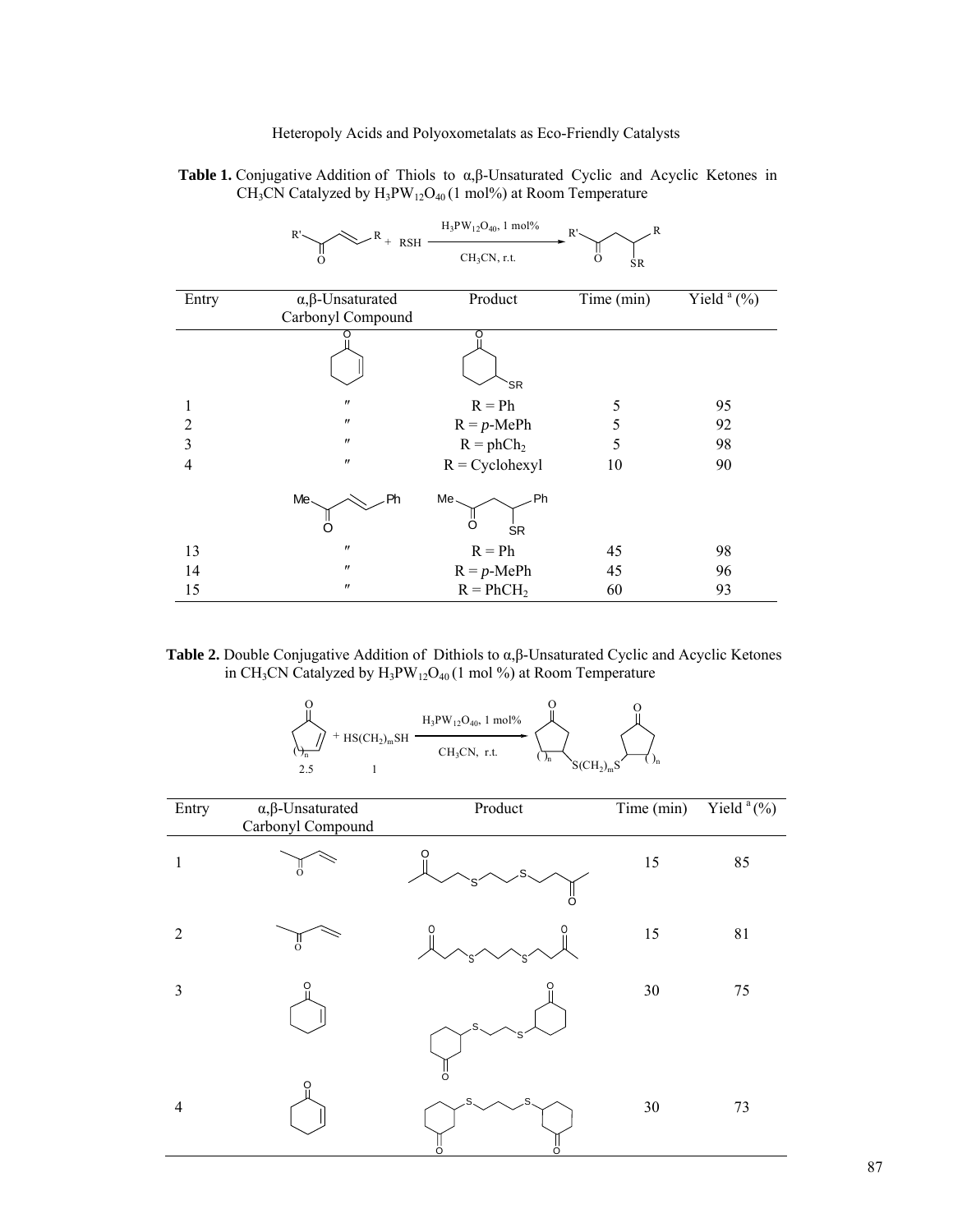|                |        | Ar-H                                 | $AC2O$ (2eq),<br>$H_3PW_{12}O_{40}$ , 3 mol%<br>Me<br>Neat, 60-70 C<br>PhCOCl (1.5eq),<br>$H_3PW_{12}O_{40}$ , 4 mol%<br>Ph <sup>2</sup><br>Neat, 60-70 C | Ar<br>Άr |                |              |
|----------------|--------|--------------------------------------|-----------------------------------------------------------------------------------------------------------------------------------------------------------|----------|----------------|--------------|
| Entry          | $Ar-H$ | Acetic anhydride, or                 | Product                                                                                                                                                   |          | Time (h)       | Yield $(\%)$ |
|                |        | Benzylyc chloride                    |                                                                                                                                                           |          |                |              |
| $\mathbf{1}$   | OMe    | Acetic anhydride<br>$(O: P = 12:88)$ |                                                                                                                                                           | $R = Me$ | 0.75           | 94           |
| $\sqrt{2}$     |        | Benzoyl chloride<br>$(O: P=1:4)$     | R<br>OMe                                                                                                                                                  | $R = Ph$ | $\overline{2}$ | 94           |
| 3              |        | Acetic anhydride                     |                                                                                                                                                           | $R = Me$ | 6              | 91           |
| $\overline{4}$ | C1     | Benzoyl chloride                     | <b>Cl</b><br>R                                                                                                                                            | $R = Ph$ | 4.5            | 91           |
| 5              |        | Acetic anhydride                     |                                                                                                                                                           | $R = Me$ | 2.5            | 92           |
| 6              |        | Benzoyl chloride                     |                                                                                                                                                           | $R = Ph$ | $\mathfrak{Z}$ | 92           |
| 7              |        | Acetic anhydride                     | $0 \sim R$                                                                                                                                                | $R = Me$ | 5.5            | 90           |
| $\,8\,$        |        | Benzoyl chloride                     |                                                                                                                                                           | $R = Ph$ | 2.5            | 91           |
| $\mathbf{9}$   | OMe    | Acetic anhydride                     | $\mathcal{R}$<br>0.                                                                                                                                       | $R = Me$ | $\overline{4}$ | 85           |
| $10\,$         |        | Benzoyl chloride                     | .OMe                                                                                                                                                      | $R = Ph$ | $1.7\,$        | 94           |
| 11             |        | Acetic anhydride                     |                                                                                                                                                           | $R = Me$ | $2.6\,$        | 90           |
| 12             |        | Benzoyl chloride                     | $\mathcal{R}$<br>$O_{\leq 1}$                                                                                                                             | $R = Ph$ | $\overline{4}$ | $88\,$       |
|                |        |                                      |                                                                                                                                                           |          |                |              |

# **Table 3.** Acylation of Aromatic Compounds with Acetic Anhydride Catalyzed by AlPW<sub>12</sub>O<sub>40</sub>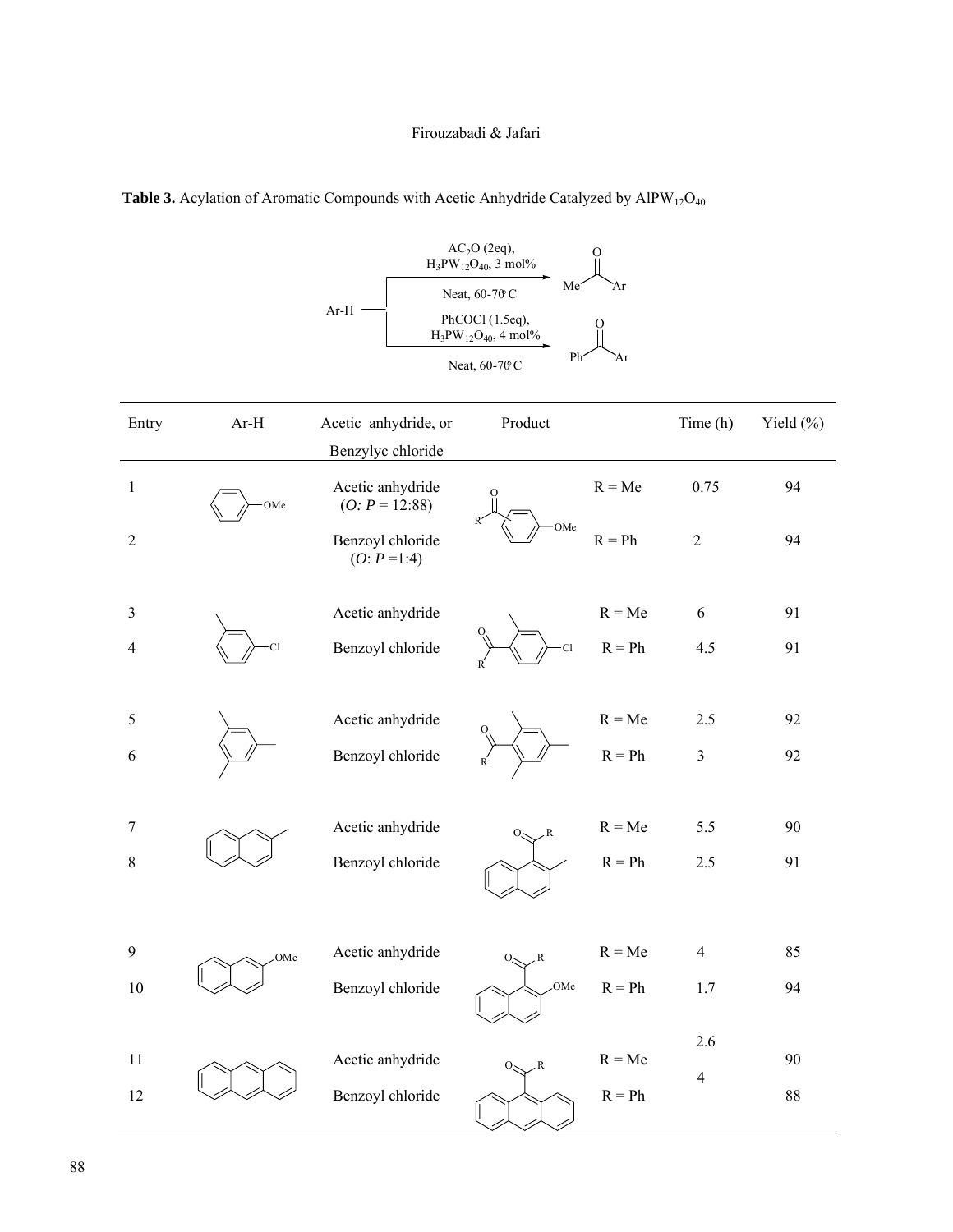|                |        | $+$ RCO <sub>2</sub> H<br>ArH       | AlPW <sub>12</sub> O <sub>40</sub> , 3 mol%<br>TFAA (1.4 mmol)<br>$\circ$<br>Neat, r. t. | R<br>Ar         |                |               |
|----------------|--------|-------------------------------------|------------------------------------------------------------------------------------------|-----------------|----------------|---------------|
| Entry          | $Ar-H$ | RCO <sub>2</sub> H                  | Product                                                                                  |                 | Time (h)       | Yield $(\% )$ |
| $\mathbf{1}$   |        | CH <sub>3</sub> CO <sub>2</sub> H   |                                                                                          | $R = CH_3$      | 0.25           | 94            |
| $\overline{2}$ |        | $C_7H_{15}CO_2H$                    |                                                                                          | $R = C_7H_{15}$ | 1.5            | 91            |
| $\overline{3}$ | OMe    | PhCH <sub>2</sub> CO <sub>2</sub> H | OMe                                                                                      | $R = PhCH2$     | $\overline{2}$ | 94            |
| 4              |        | PhCO <sub>2</sub> H                 | R                                                                                        | $R = Ph$        | 2.5            | 96            |
| 5              |        | CH <sub>3</sub> CO <sub>2</sub> H   | $\,$ <sub><math>\,</math></sub> $\,$ R<br>$O_{\leq}$                                     | $R = CH_3$      | 2.5            | 78            |
| 6              |        | PhCH <sub>2</sub> CO <sub>2</sub> H |                                                                                          | $R = PhCH2$     | 10             | 71            |
| 7              |        | PhCO <sub>2</sub> H                 |                                                                                          | $R = ph$        | 8.5            | 69            |
| $\,$ $\,$      |        | CH <sub>3</sub> CO <sub>2</sub> H   |                                                                                          | $R = CH_3$      | 1.25           | 94            |
| 9              |        | PhCH <sub>2</sub> CO <sub>2</sub> H |                                                                                          | $R = PhCH2$     | 1.5            | 95            |
| 10             |        | PhCO <sub>2</sub> H                 |                                                                                          | $R = Ph$        | 2.5            | 98            |
| 11             |        | CH <sub>3</sub> CO <sub>2</sub> H   |                                                                                          | $R = CH_3$      | 2.5            | 92            |
| 12             |        | PhCO <sub>2</sub> H                 | R                                                                                        | $R = Ph$        | 0.4            | 98            |
|                |        |                                     |                                                                                          |                 |                |               |

Table 4. AlPW<sub>12</sub>O<sub>40</sub> Catalyzed Carbonylation of Aromatic Compounds with Carboxylic Acids in the Presence of Trifluoroacetic Anhydride

 **Table 5.** Carbonylation of Anisole with Carboxylic Acids Catalyzed

by Reusable AlPW<sub>12</sub>O<sub>40</sub> at 120 °C<sup>a</sup>

| MeO<br>50 mmol | RCO <sub>2</sub> H<br>$+$<br>1 mmol | AlPW <sub>12</sub> O <sub>40</sub> , 6 mol%<br>$\circ$<br>$120^{\circ}$ C | $\Omega$<br>MeO<br>$\mathbb{R}$ |
|----------------|-------------------------------------|---------------------------------------------------------------------------|---------------------------------|
| Entry          | Carboxylic acid                     | Time (h)                                                                  | Yield $(\%)$                    |
| 1              | Acetic acid                         | 3                                                                         | 85                              |
| $\mathfrak{D}$ | Propionic acid                      | 3.5                                                                       | 88                              |
| 3              | Butyric acid                        | 5                                                                         | 87                              |
| 4              | Hexanoic acid                       | 1.5                                                                       | 91                              |
| 5              | Octanoic acid                       | 4                                                                         | 85                              |
| 6              | Dodecanoic acid                     | 8                                                                         | 90                              |
| 7              | Benzoic acid                        | 10                                                                        | 92                              |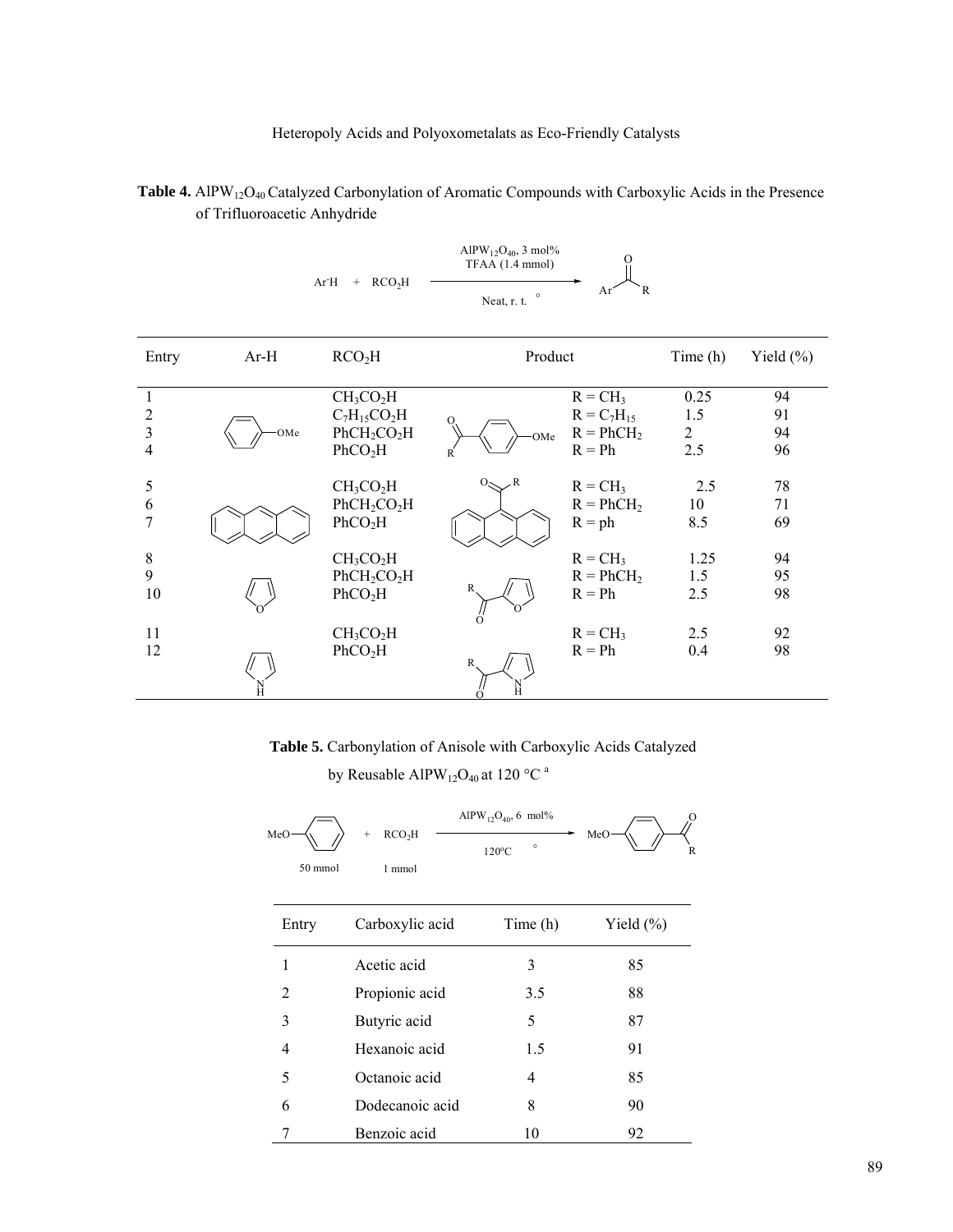condition between the reactants and the adduct product. In order to surmount this problem, the reaction of TMSCN with carbonyl groups in the presence of Lewis acid or Lewis base catalysts has been under attention in the last decade [19]. However, general, mild, and high-yielding protocols for cyanation of hindered carbonyl groups are still very limited in the literature.

 $H_3PW_{12}O_{40}$  has been applied successfully for the high yielding cyanation of carbonyl compounds with TMSCN in the absence of solvent as shown in Table 6 [20]. This catalyst has been also very effective for the cyanation of sterically hindered ketones such as shown in Scheme 1.

## **PREPARATION OF SYMMETRICAL AND UNSYMMETRICAL ETHERS**

 Preparation of ethers is an important reaction for which a wide variety of procedures have been developed during the last decades. The most commonly used protocol is Williamson ether synthesis [21] which requires initial transformation of alcohols into their corresponding halides or tosylates followed by their displacement with strongly basic alkoxides or phenoxides. Strong basic condition is hazardous to complex molecules carrying base sensitive functional groups. Etherification by direct condensation of alcohols has been considered as an alternative which is conducted in the presence of catalytic amounts of organic or inorganic protic acids [22]. Lewis acids have been also used for direct etherification condensation reactions [23,24]. In most cases, the reactions suffer from the use of stoichiometric amounts of the Lewis acids which is due to their decomposition by water generated in the process of etherification reactions [23].

 Reductive etherification of carbonyl compounds by  $BiBr<sub>3</sub>/Et<sub>3</sub>Si-H$  and  $BiBr<sub>3</sub>/CIR<sub>2</sub>Si-H$  are also reported [25]. However, these systems suffer from being highly water sensitive, expensive and not easily available.

Catalytic amount (5 mol%) of aluminumdodeca-tangstophosphate  $(AIPW_{12}O_{40})$  has been used for etherification of primary, secondary and tertiary benzylic alcohols with methanol, ethanol, 1-propanol, 2-propanol, 1-butanol, 2 butanol and *t*-butanol to produce benzyl alkyl ethers in short reaction times in excellent yields (Table 7) [26]. Symmetrical dibenzyl ethers from their corresponding alcohols have been

also prepared in the presence of 7 mol% of AlPW<sub>12</sub>O<sub>40</sub> at room temperature in  $CH_2Cl_2$  [26]. The results of this study are summarized in Table 8.

## **CHEMOSELECTIVE PROTECTION OF THI-OLS**

 Protection of one functional group in the presence of the other groups is an essential task for the synthesis of complex molecules. The protection of SH functional group is rather rare in the literature and is important because of the reactivity of this functionality as a nucleophile and also its sensitivity to oxidation both by dimerisation and *S*-oxide formation [27].

 Selective protection of SH versus OH groups by diphenyl methanol (DPM) in the presence of catalytic amount of  $AIPW_{12}O_{40}$  (7 mol%) has been successfully performed in high yields [27b]. By this method, various aliphatic and aromatic thiols and acid-sensitive substrates like furfurylmercaptan were converted efficiently into diphenylmethyl thioethers in high yields at room temperature in  $CH_2Cl_2$  [28]. The results of this study are presented in Table 9.

This catalyst effects protection of thiols very selectively and efficiently in the presence of hydroxyl groups [28]. Thus, 2-thioethanol (1.1 mmol) and diphenylmethanol (1 mmol) in the presence of  $AlPW_{12}O_{40}$  (4 mol%) has produced 2benzhydrylsulfanyl ethanol in 95% yield at room temperature in which OH functional group remains intact (Scheme 2). This selectivity has been also demonstrated in competition experiments as shown in Scheme 3.

# **THIOACETALIZATION AND TRANSTHIO-ACETALIZATION OF CARBONYL GROUPS**

 The protection of carbonyl groups as acetals or thioacetals is often necessary during the synthesis of multi-functional complex molecules[27b] and natural products [29]. Generally, thioacetals have been prepared by the condensation of carbonyl compounds and thiols catalyzed with protic acids [30], solid acids [31], (such as H-Y or H-mordenite Zeolite, Nafion-H, Amberlyst-15), Lewis acids [32,33] or solid supports [34]. Transthioacetalization of acetals has also been conducted in the presence of  $CoCl<sub>2</sub>-Me<sub>3</sub>SiCl$  [35a], and natural kaolinitic clay [35b].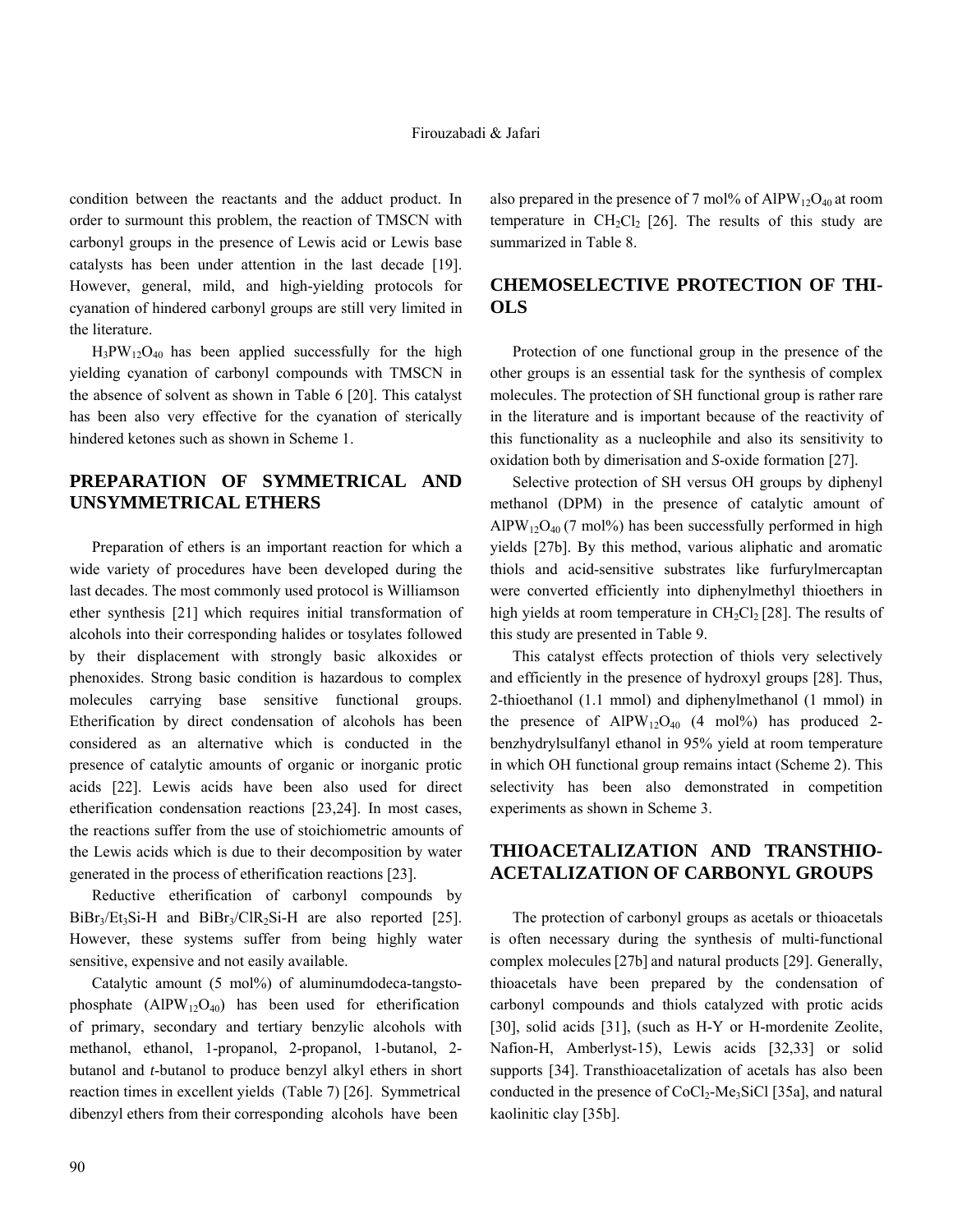Table 6.  $H_3PW_{12}O_{40}$  (0.1-0.15 mol%) Mediated TMSCN Addition to Carbonyl Groups under Neat Conditions at Room Temperature



| Entry          | Substrate | Product                                           | Yield |
|----------------|-----------|---------------------------------------------------|-------|
| $\,1\,$        | ö<br>Ή    | NC<br>OSiMe <sub>3</sub><br>Η                     | 92    |
| $\overline{c}$ | ဝှ<br>Ή   | <b>NC</b><br>OSiMe <sub>3</sub><br>∩<br>$H$<br>NC | 90    |
| $\mathfrak{Z}$ | О<br>Ή    | OSiO <sub>3</sub><br>Ή                            | 94    |
| 4              | O         | <b>NC</b><br>OSiMe <sub>3</sub>                   | 93    |
| 5              | ö         | NC<br>OSiO <sub>3</sub>                           | 97    |
| 6              |           | NC<br>OSiMe <sub>3</sub>                          | 98    |
| $\overline{7}$ | $O_2N$    | $O_2N$<br>NC<br>OSiMe <sub>3</sub>                | 94    |
| 8              | O,        | CN<br>OSiMe <sub>3</sub>                          | 96    |
| 9              | O         | NC,<br>OSiMe <sub>3</sub>                         | 97    |
| 10             | $\Omega$  | NC <sub>.</sub><br>OSiMe <sub>3</sub>             | 98    |



*Scheme 1*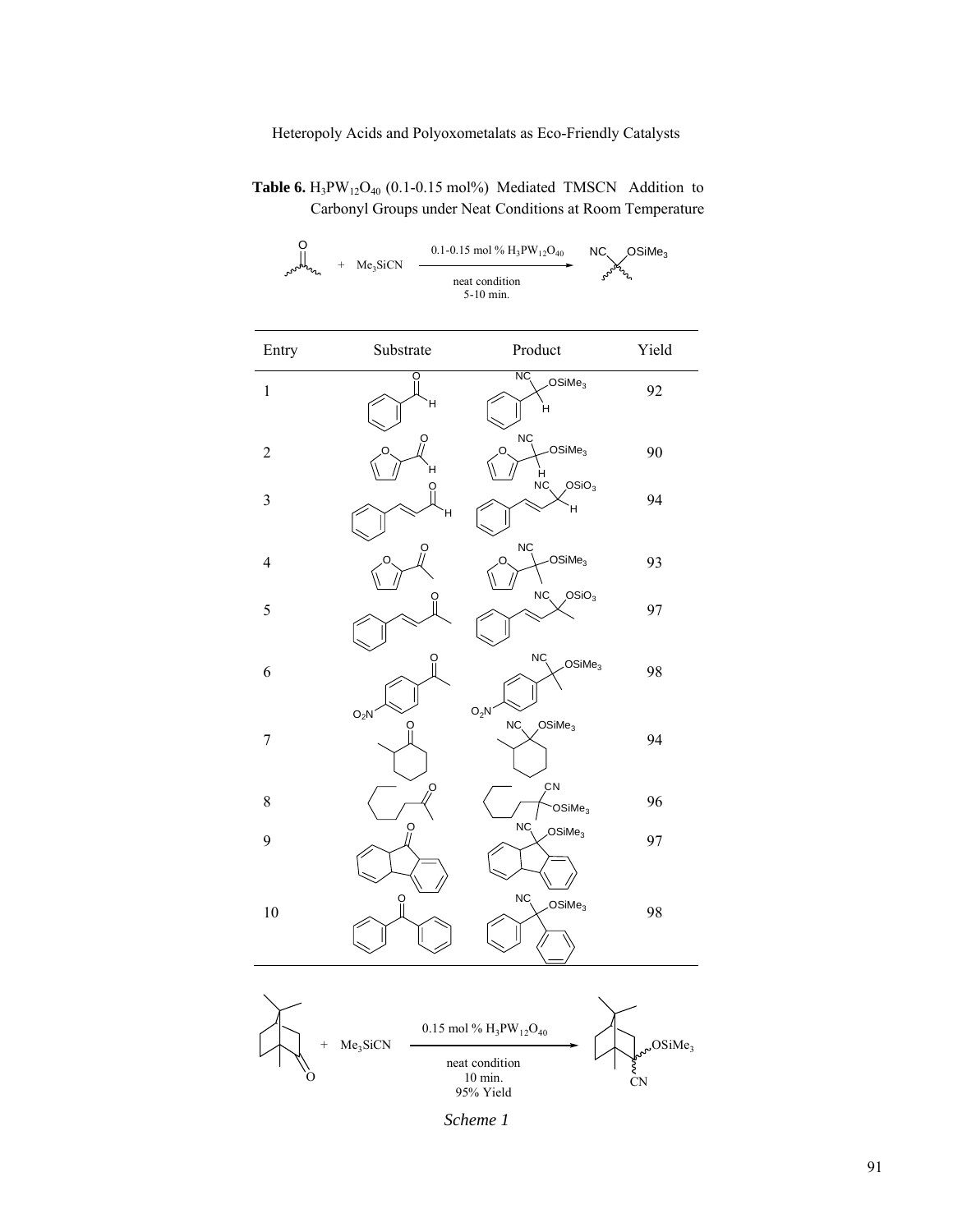**Table 7.** Etherification of Benzylic Alcohols with Different Alcohols in the Presence of 5 mol% of AlPW<sub>12</sub>O<sub>40</sub> under Reflux Conditions

$$
ROH \longrightarrow ROR' + H_2O
$$
   
 
$$
R'OH, reflux \longrightarrow ROR' + H_2O
$$

| Entry            | Alcohol                                                  | Solvent    | Time (h)         | Yield (%) |
|------------------|----------------------------------------------------------|------------|------------------|-----------|
| $\,1\,$          | $p$ -MeOC <sub>6</sub> H <sub>4</sub> CH <sub>2</sub> OH | Methanol   | 0.15             | 91        |
| $\sqrt{2}$       | $^{\prime\prime}$                                        | Ethanol    | 0.15             | 93        |
| $\mathfrak{Z}$   | $^{\prime\prime}$                                        | 1-Propanol | 0.15             | 93        |
| $\overline{4}$   | $\pmb{\mathcal{H}}$                                      | 2-Propanol | 0.15             | 90        |
| 5                | $^{\prime\prime}$                                        | t-Butanol  | 0.25             | 92        |
| 6                | PhCH(OH)CH <sub>3</sub>                                  | Methanol   | 7                | 83        |
| $\boldsymbol{7}$ | $^{\prime\prime}$                                        | Ethanol    | $\boldsymbol{7}$ | 86        |
| $8\,$            | $^{\prime\prime}$                                        | 1-Propanol | 0.5              | 95        |
| 9                | $^{\prime\prime}$                                        | 1-Butanol  | 0.1              | 93        |
| 10               | $^{\prime\prime}$                                        | 2-Butanol  | 0.15             | 90        |
| 11               | $p$ -Me $C_6H_4CH_2OH$                                   | 1-Propanol | $\,1$            | 93        |
| 12               | $^{\prime\prime}$                                        | 1-Butanol  | 0.75             | 95        |
| 13               | $^{\prime\prime}$                                        | 2-Butanol  | 1.3              | 89        |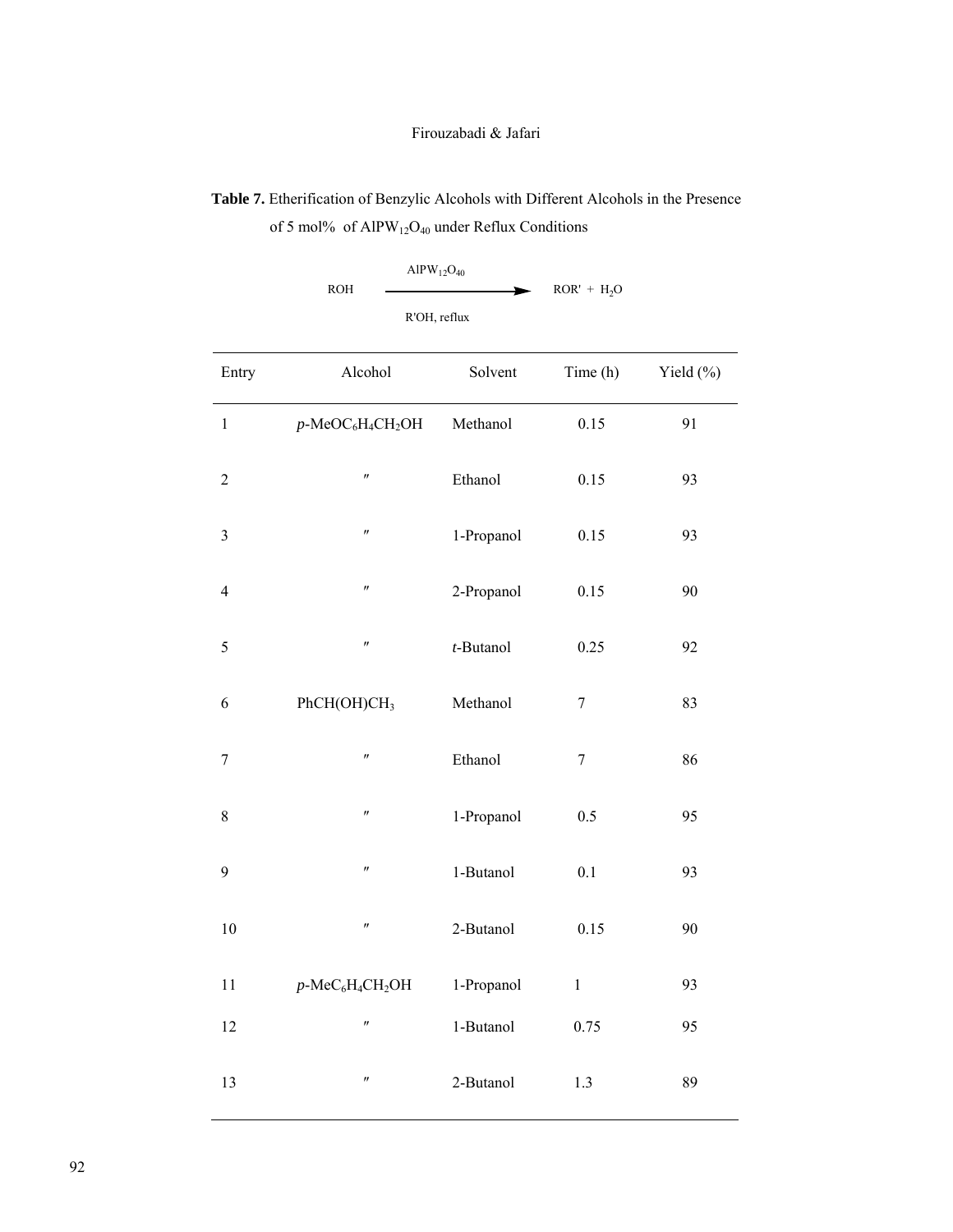Table 8. Preparation of Symmetrical and Unsymmetrical Ethers in the Presence of 7% mol of AlPW12O40 as a Heterogeneous Catalyst

|     | AlPW <sub>12</sub> O <sub>40</sub> |             |
|-----|------------------------------------|-------------|
| ROH |                                    | $ROR + H2O$ |
|     | $CH_2Cl_2$                         |             |

| Entry          | Alcohol                                                               | Product                                                                | Time (h) | Yield $(\% )$ |
|----------------|-----------------------------------------------------------------------|------------------------------------------------------------------------|----------|---------------|
|                | PhCHOHCH <sub>3</sub>                                                 | (PhCHCH <sub>3</sub> ) <sub>2</sub> O                                  | 3        | 94            |
| 2              | Ph <sub>2</sub> CHOH                                                  | (Ph <sub>2</sub> CH) <sub>2</sub> O                                    | 1        | 92            |
| 3              | $p$ -MeOC <sub>6</sub> H <sub>4</sub> CH <sub>2</sub> OH              | $(p\text{-MeOC}_6H_4CH_2)_2O$                                          | 0.33     | 87            |
| $\overline{4}$ | PhCH <sub>2</sub> OH                                                  | (PhCH <sub>2</sub> ) <sub>2</sub> O                                    | 1        | 86            |
| 5              | $p$ -MeC <sub>6</sub> H <sub>4</sub> CH <sub>2</sub> OH               | $(p\text{-MeC}_6\text{H}_4\text{CH}_2)_2\text{O}$                      | 0.7      | 91            |
| 6              | $p$ -ClC <sub>6</sub> H <sub>4</sub> CH <sub>2</sub> OH               | $(p$ -ClC <sub>6</sub> H <sub>4</sub> CH <sub>2</sub> ) <sub>2</sub> O | 1.2      | 96            |
| 7              | $p$ -NO <sub>2</sub> C <sub>6</sub> H <sub>4</sub> CH <sub>2</sub> OH | $(p\text{-}NO_2C_6H_4CH_2)_2O$                                         | 10       | 98            |
| 8              | $p$ -PhC <sub>6</sub> H <sub>4</sub> C(Me) <sub>2</sub> OH            | $p\text{-}PhC_6H_4C(Me)_2_2O(60\%) +$                                  | 3.5      | 93            |
|                |                                                                       | $p$ -PhC <sub>6</sub> H <sub>4</sub> (Me)C=CH <sub>2</sub> (40%)       |          |               |

## **Table 9.** Protection of Thiols with DPM in the Presence of a Catalytic Amount of  $AIPW_{12}O_{40}$ (7 mol%) in  $CH<sub>2</sub>Cl<sub>2</sub>$  at Room Temperature

$$
RSH + Ph_2CHOH \xrightarrow{AlPW_{12}O_{40}, 7 \text{ mol\%}} Ph_2HCSR + H_2O
$$

| Entry | Substrate            | Product                                   | Time (h)       | Isolated yield $(\% )$ |
|-------|----------------------|-------------------------------------------|----------------|------------------------|
|       | PhSH                 | Ph <sub>2</sub> CHSPh                     | $\overline{2}$ | 92                     |
| 2     | $p$ - Me $C_6H_4SH$  | $Ph_2CHSC_6H_4-p$ -Me                     | 4              | 96                     |
| 3     | PhCH <sub>2</sub> SH | Ph <sub>2</sub> CHSCH <sub>2</sub> Ph     | 4              | 90                     |
| 4     | $CH3CH2CH2SH$        | $Ph_2CHSCH_2CH_2CH_3$                     | 24             | 81                     |
| 5     | $CH3(CH2)6CH2SH$     | $Ph2CHSCH2(CH2)6CH3$                      | 16             | 86                     |
| 6     | <b>SH</b>            | Ph <sub>2</sub> CHS                       | 5.5            | 95                     |
| 7     | <b>SH</b>            | Ph <sub>2</sub> CHS                       | 9              | 92                     |
| 8     | HS.<br>SН            | Ph <sub>2</sub> CHS<br>SCHPh <sub>2</sub> | 6              | 92                     |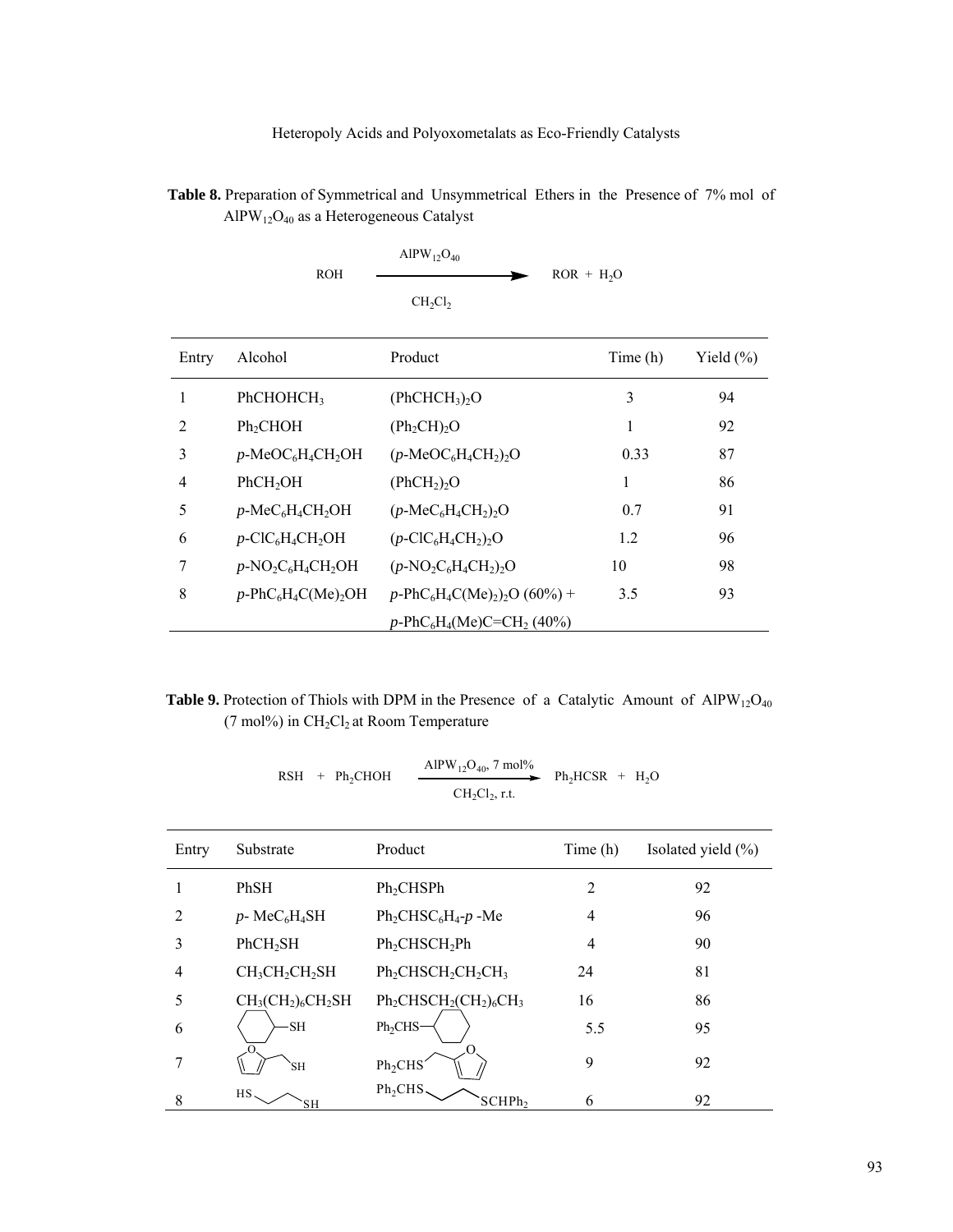$$
\begin{array}{c}\n\text{HS} \\
\text{OH} + \text{Ph}_2\text{CHOH} \xrightarrow{\text{AIPW}_{12}\text{O}_{40}, 4 \text{ mol\%}} \text{Ph}_2\text{HCS} \\
\text{CH}_2\text{Cl}_2, \text{r.t.} \\
\text{95% Yield} \\
\text{1 h} \\
\text{H}_2\text{O}\n\end{array}
$$

```
Scheme 2
```

$$
\begin{array}{cccc}\n\text{PhSH} & + \text{Ph}_2\text{CHOH} & \xrightarrow{\text{AlPW}_{12}\text{O}_{40}, 7 \text{ mol\%}} & \text{Ph}_2\text{HCSPh} + \text{H}_2\text{O} & 100\% \\
\text{PhOH} & \xrightarrow{\text{CH}_2\text{Cl}_2, \text{r.t.}} & \text{Ph}_2\text{HCOPh} + \text{H}_2\text{O} & 0\% \\
& & 2.5 \text{ h} & \n\end{array}
$$

$$
\begin{array}{cccc}\n\text{PhCH}_2\text{SH} & \text{AlPW}_{12}\text{O}_{40}, \, 7 \text{ mol\%} & \text{Ph}_2\text{HCSCH}_2\text{Ph} + \text{H}_2\text{O} & 100\% \\
\text{PhCH}_2\text{OH} & \text{CH}_2\text{Cl}_2, \text{r.t.} & \text{Ph}_2\text{HCOCH}_2\text{Ph} + \text{H}_2\text{O} & 0\% \\
 & \text{Ch}_2\text{Cl}_2, \text{r.t.} & \text{Ph}_2\text{HCOCH}_2\text{Ph} + \text{H}_2\text{O} & 0\% \\
\end{array}
$$

*Scheme 3* 

 **Table 10.** Thioacetalization of Carbonyl Compounds, Acetals, Ketals, O, S-acetals and Acylals Catalyzed by Tungstophosphoric Acid (H3PW12O40)

$$
R_1 \xrightarrow{\text{X}} R_2 \xrightarrow{\text{Thiol } (1.2-2 \text{ mmol}), \text{Cat. } (0.001-0.2 \text{ mmol})} R_1 \xrightarrow{\text{SR}} R_2
$$

| Entry | $R_1$                 | R <sub>2</sub>  | X                  | R                               | Sub./Thiols/Cat. | Time (min)     | Yield $(\% )$ |
|-------|-----------------------|-----------------|--------------------|---------------------------------|------------------|----------------|---------------|
| 1     | Ph                    | H               | $\Omega$           | (CH <sub>2</sub> ) <sub>3</sub> | 1: 1.2: 0.001    | 2.5            | 98            |
| 2     | Ph                    | H               | O                  | Ph                              | 1: 1.2: 0.01     | 10             | 97            |
| 3     | Ph                    | H               | $\Omega$           | n-Bu                            | 1: 1.2: 0.01     | 25             | 97            |
|       | $n - C_5H_{11}$       | Η               | $\Omega$           | $(CH_2)_3$                      | 1: 1.2: 0.001    | 3              | 89            |
| 8     | PhCH=CH               | H               | $\Omega$           | (CH <sub>2</sub> ) <sub>3</sub> | 1: 1.2: 0.001    | $\overline{2}$ | 91            |
| 9     | PhCH <sub>2</sub>     | CH <sub>3</sub> | O                  | (CH <sub>2</sub> ) <sub>3</sub> | 1: 1.5: 0.001    | 10             | 96            |
| 10    | $-CH2$ <sub>5</sub> - |                 | $\Omega$           | (CH <sub>2</sub> ) <sub>3</sub> | 1: 1.2: 0.001    | 4              | 98            |
| 11    | Ph                    | CH <sub>3</sub> | $\Omega$           | (CH <sub>2</sub> ) <sub>2</sub> | 1: 1.5: 0.02     | 70             | 98            |
| 13    | $(+)$ -camphor        |                 | $\Omega$           | (CH <sub>2</sub> ) <sub>3</sub> | 1:2:0.2          | 24(h)          | 89            |
| 14    | Ph                    | H               | (OMe) <sub>2</sub> | (CH <sub>2</sub> ) <sub>3</sub> | 1: 1.2: 0.004    | 5              | 98            |
| 17    | $p-MeC_6H_4$          | H               | $-O(CH2)3S-$       | (CH <sub>2</sub> ) <sub>3</sub> | 1: 1.2: 0.01     | 8              | 96            |
| 19    | Ph                    | CH <sub>3</sub> | $-O(CH2)3O-$       | (CH <sub>2</sub> ) <sub>3</sub> | 1: 1.2: 0.02     | 2(h)           | 94            |
| 20    | $p-MeC_6H_4$          | Н               | $(OAc)_2$          | (CH <sub>2</sub> ) <sub>3</sub> | 1: 1.2: 0.01     | 4              | 98            |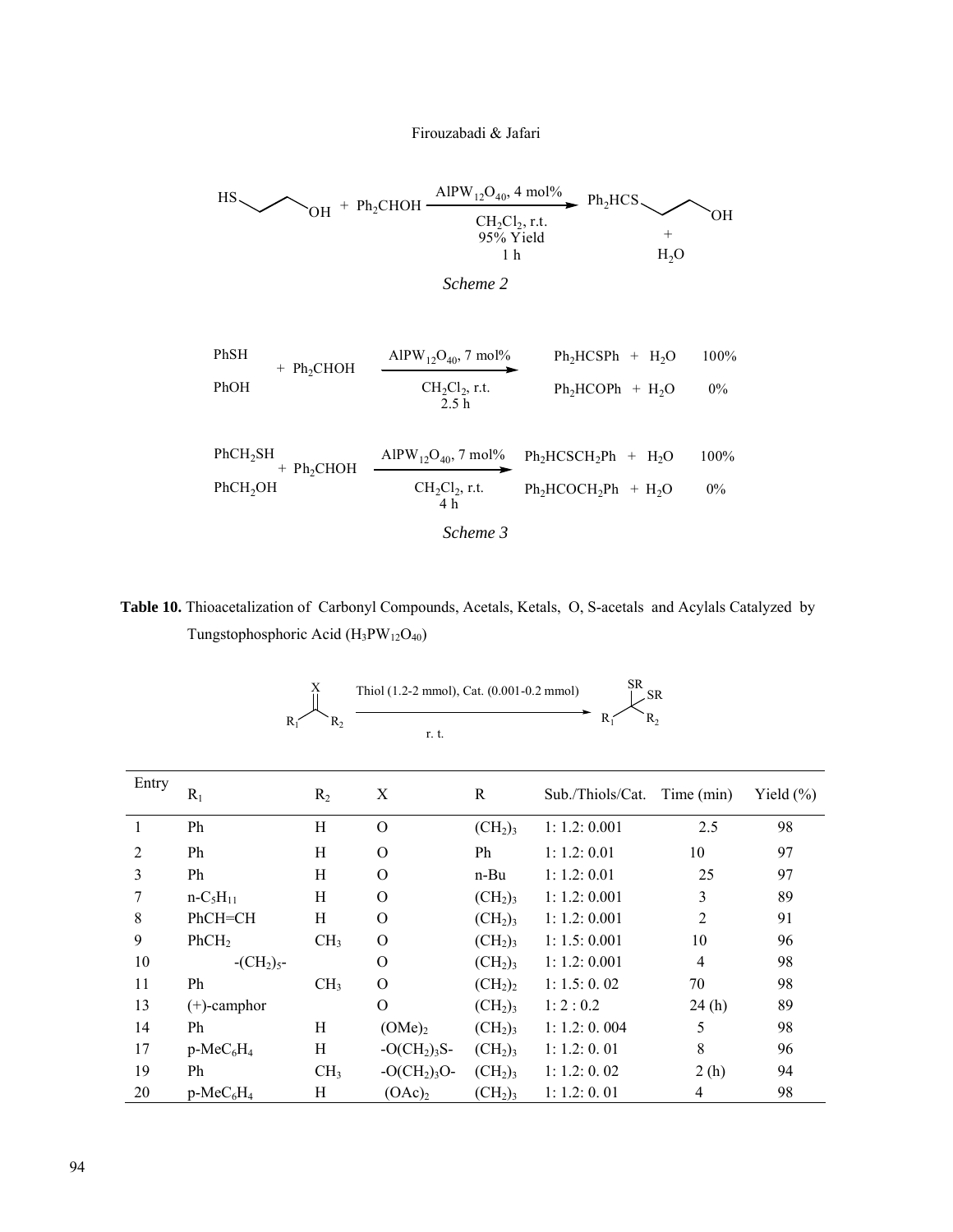$H_3PW_{12}O_{40}$  has been applied as a catalyst for the protection of carbonyl compounds by thiols [36]. Various types of aromatic and aliphatic aldehydes have been cleanly and rapidly converted to their corresponding dithioacetals in excellent yields in the presence of a 1.2 molar excess of thiol or dithiol in the presence of a catalytic amount of  $H_3PW_{12}O_{40}$  $(0.1 \text{ mol})\%$  at room temperature (Table 10).  $H_3PW_{12}O_{40}$  with respect to the other catalysts such as  $(NH<sub>4</sub>)<sub>2</sub>HPW<sub>12</sub>O<sub>40</sub>$ ,  $Cs_{2.5}H_{0.5}PW_{12}O_{40}$ ,  $H_4SiW_{12}O_{40}$ , TfOH,  $CH_3SO_3H$  and  $H_2SO_4$ used for this purpose, shows a superior catalytic activity. The chemoselectivity of the method for the protection of different carbonyl groups using  $H_3PW_{12}O_{40}$  are given in Scheme 4.

# **CHEMOSELECTIVE SILYLATION OF -OH GROUPS BY ACTIVATION OF HEXA-METHYLDISILAZANE (HMDS)**

 Protection of hydroxyl functional groups is an important process in multi-step synthesis [27b]. One of the popular methods for this purpose is to transfer hydroxyl groups into their corresponding silyl ethers. Hexamethyldisilazane



*Scheme 4* 

 (HMDS) which is a cheap and a commercially available compound can be used for the preparation of trimethylsilyl ethers from hydroxyl compounds. Even though, the handling of this reagent is easy, its main drawback is its poor silylating power which needs forceful conditions and long reaction times [37]. For the activation of HMDS, varieties of catalysts have been reported [38].  $H_3PW_{12}O_{40}$  as a reusable and heterogeneous catalyst has been also applied for efficient and selective O-trimethylsilylation of a wide variety of alcohols and phenols using easily available hexamethyldisilazane (HMDS) at 55-60 °C under solvent-free conditions [39]. The results are shown in Table 11.

 $H_3PW_{12}O_{40}$  is a highly selective catalyst for this purpose and some representative reactions are shown in Scheme 5. A mechanistic pathway has been also provided for the reaction which is shown by Scheme 6.

 Deprotection of silylethers is also reported by using a catalytic amount of potassium dodecatungestocobaltate trihydrate (K<sub>5</sub>CoW<sub>12</sub>O<sub>40</sub>.3H<sub>2</sub>O, 1 mol%) at room temperature in excellent yields (Table 12) [40].

## **PROTECTION OF -OH, -SH AND -NH2 BY ACYL GROUP**

 Protection of alcohols, amines, and thiols by acetyl chloride or acetic anhydride is an important transformation reaction in organic synthesis [27b]. For this purpose, acetic anhydride or acetyl chloride in the presence of stoichiometric amounts of amine bases, such as tertiary amines, 4- (dimethylamino) pyridine (DMAP) and tributylphosphine have been used [41]. Protic or Lewis acids have also been used to catalyze acetylation of alcohols [42].

It is reported that a catalytic amount of  $AlPW_{12}O_{40}$  (0.1) mol%) would be sufficient for the acetylation of alcohols, thiols and amines in the presence of acetic anhydride at room temperature [43]. Acetylation of benzylic, primary, secondary, hindered tertiary alcohols and phenols are proceeded efficiently in high isolated yields using 1.5 mmol of acetic anhydride and this catalyst. Sensitive alcohols towards acidic conditions were also acetylated under similar reaction conditions in high yields in a short reaction time without giving any by-products. It is also reported that acetylation of amines and thiols to their corresponding acetamides and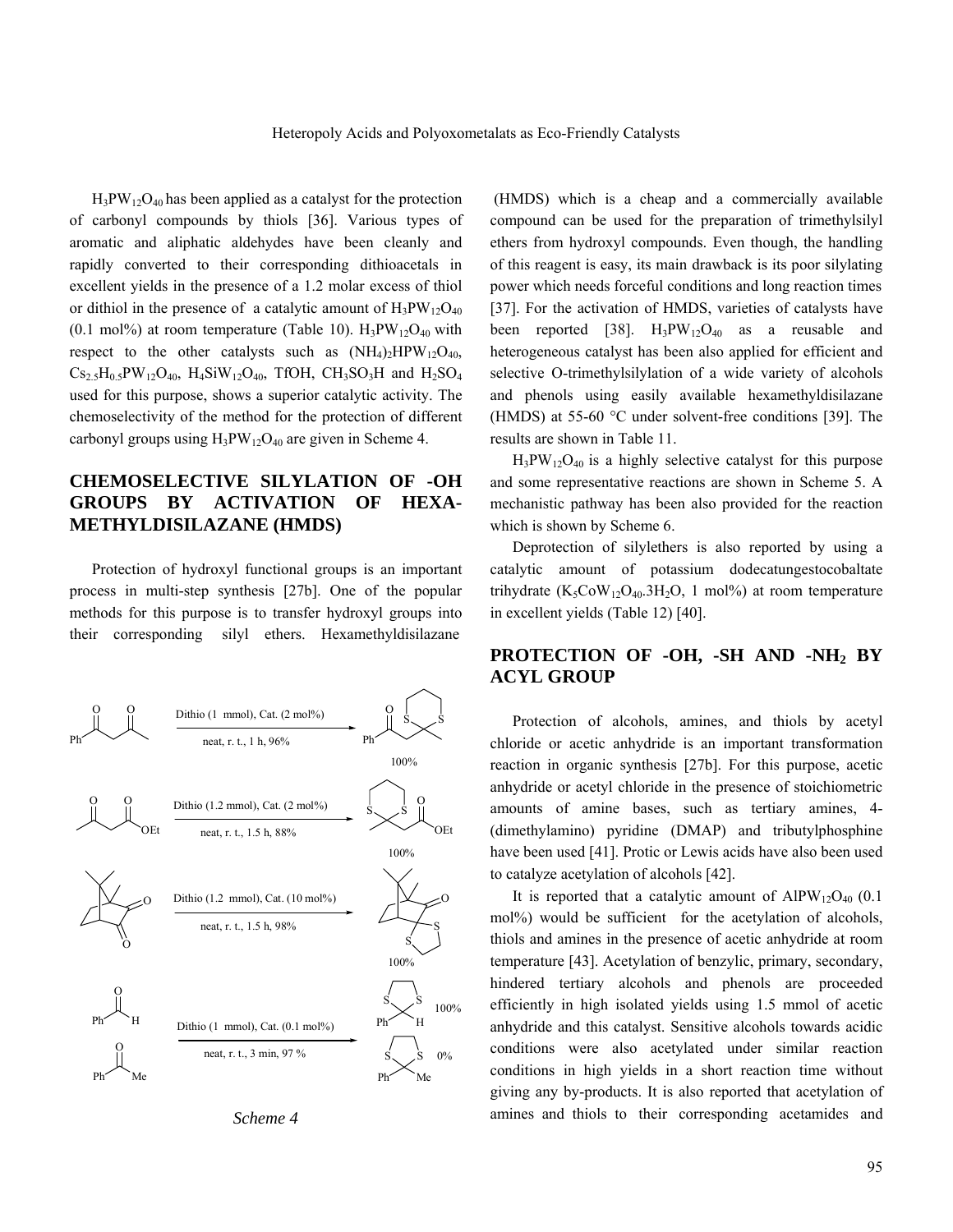|                | <b>ROH</b><br>Neat, 55-60°C                          | $+0$ .<br>$\sim$ ROSiMe <sub>3</sub> |              |
|----------------|------------------------------------------------------|--------------------------------------|--------------|
|                |                                                      |                                      |              |
| Entry          | <b>ROH</b>                                           | Time (min)                           | Yield $(\%)$ |
| 1              | PhCH <sub>2</sub> OH                                 | 23                                   | 90           |
| $\overline{c}$ | $4-CIC6H4CH2OH$                                      |                                      | 82           |
| 3              | $4-MeC6H4CH2OH$                                      | 6                                    | 95           |
| 4              | $4-MeOC6H4CH2OH$                                     | 20                                   | 96           |
| 5              | PhCH(OH)CH <sub>3</sub>                              | 16                                   | 93           |
| 6              | PhCH(OH)CH <sub>2</sub> CH <sub>3</sub>              | 15                                   | 95           |
| 7              | PhCH(OH)Ph                                           | 48                                   | 93           |
| 8              | PhCH <sub>2</sub> CH <sub>2</sub> CH <sub>2</sub> OH | 18                                   | 92           |
| 9              | 1-Octanol                                            |                                      | 96           |
| 10             | 2-Octanol                                            | 9                                    | 93           |

 **Table 11.** Silylation of Alcohols and Phenols Using HMDS in the Presence of H3PW12O40 at 55-60 °C under Solvent-free Conditions

HMDS (0.8 mmol),  $H_3PW_{12}O_{40}$  (1 mol%)

ROH



*Scheme 5* 



*Scheme 6*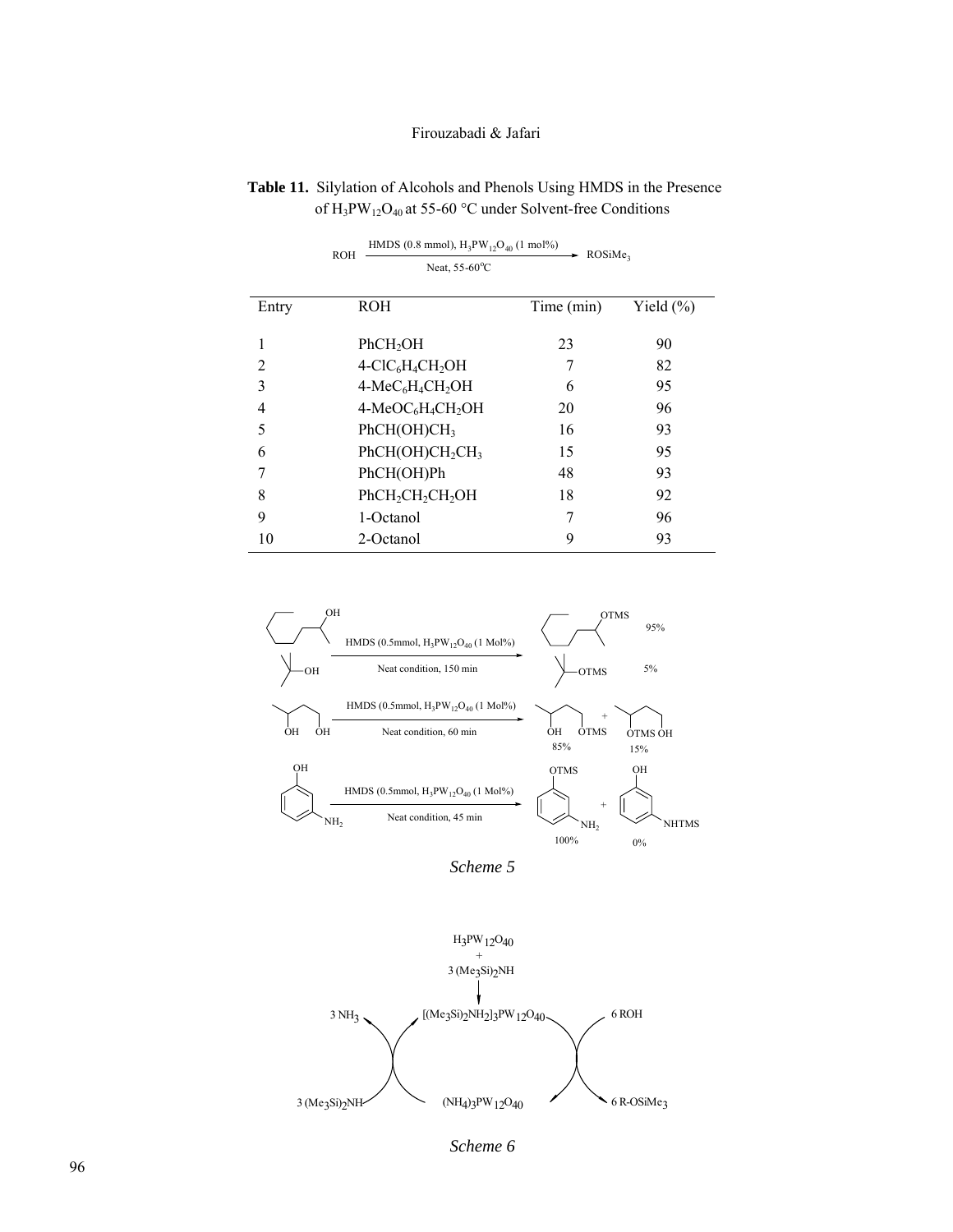| Entry | <b>ROH</b>                                                            | Time (min) | Yield $(\% )$ |
|-------|-----------------------------------------------------------------------|------------|---------------|
|       | PhCH <sub>2</sub> OSiMe <sub>3</sub>                                  | 25         | 100           |
| 2     | $4-NO_2C_6H_4CH_2OSiMe_3$                                             | 15         | 100           |
| 3     | $4-\text{PhC}_6\text{H}_4\text{CH}(\text{OSiMe}_3)$ Me                | 40         | 96            |
| 4     | 4-MeOC <sub>6</sub> H <sub>4</sub> CH <sub>2</sub> OSiMe <sub>3</sub> | 25         | 100           |
| 5     | PhCH(OH)CH <sub>3</sub>                                               | 16         | 93            |
| 6     | PhCH(OH)CH <sub>2</sub> CH <sub>3</sub>                               | 15         | 95            |
|       | PhCH(OSiMe <sub>3</sub> )Ph                                           | 45         | 96            |
| 8     | PhCH=CHCH <sub>2</sub> OSiMe3                                         | 20         | 100           |
| 9     | OSiMe <sub>3</sub><br>Ph<br>Ph                                        | 30         | 100           |

**Table 12.** Deprotection of Silylethers Catalyzed by  $K_5C_0W_{12}O_{40}.3H_2O$ 

 $K_5Cow_{12}O_{40-3}H_2O$ , (1 mol%)  $CH<sub>3</sub>CN, r. t.$  $R-O-SiMe<sub>3</sub>$   $R-OH$ 

Table 13. Acetylation of Alcohols, Amines and Thiols Using Ac<sub>2</sub>O in the Presence of AlPW<sub>12</sub>O<sub>40</sub> as a Catalyst

| Entry          | Substrate                                             | Time (min)     | Yield (%) |
|----------------|-------------------------------------------------------|----------------|-----------|
| $\mathbf{1}$   | 4-OMeC <sub>6</sub> H <sub>4</sub> CH <sub>2</sub> OH | $\mathbf{1}$   | 93        |
| $\overline{2}$ | PhCH(OH)Ph                                            | 8              | 88        |
| 3              | 1,4-Butandiol                                         | 5              | 91        |
| 4              | Norborneol                                            | 12             | 96        |
| 5              | $(2)$ -Menthol                                        | 11             | 95        |
| 6              | Benzoin                                               | 95             | 89        |
| 7              | Cholesterol                                           | 22             | 87        |
| 8              | Adamantanol                                           | 100            | 92        |
| 9              | Terpineol                                             | 140            | 92        |
| 10             | (Ph) <sub>2</sub> C(OH)CH <sub>3</sub>                | 200            | 91        |
| 11             | $4-NO2C6H4OH$                                         | 12             | 88        |
| 12             | 2-Naphthol                                            | 15             | 92        |
| 13             | 3-Methyl-2-buten-1-ol                                 | 12             | 91        |
| 14             | 1-Octen-3-ol                                          | 5              | 93        |
| 15             | 3-Hexyne-2,5-diol                                     | 15             | 92        |
| 16             | Hydroquinone                                          | 12             | 88        |
| 17             | $L-(+)$ -Ascorbic acid                                | 120            | 93        |
| 18             | $4-NO2-C6H4NH2$                                       | 12             | 89        |
| 19             | PhNH(Me)                                              | 10             | 91        |
| 20             | $NH(CH_2Ph)_2$                                        | 10             | 96        |
| 21             | PhSH                                                  | $\mathfrak{2}$ | 91        |
| 22             | PhCH <sub>2</sub> SH                                  | 3              | 89        |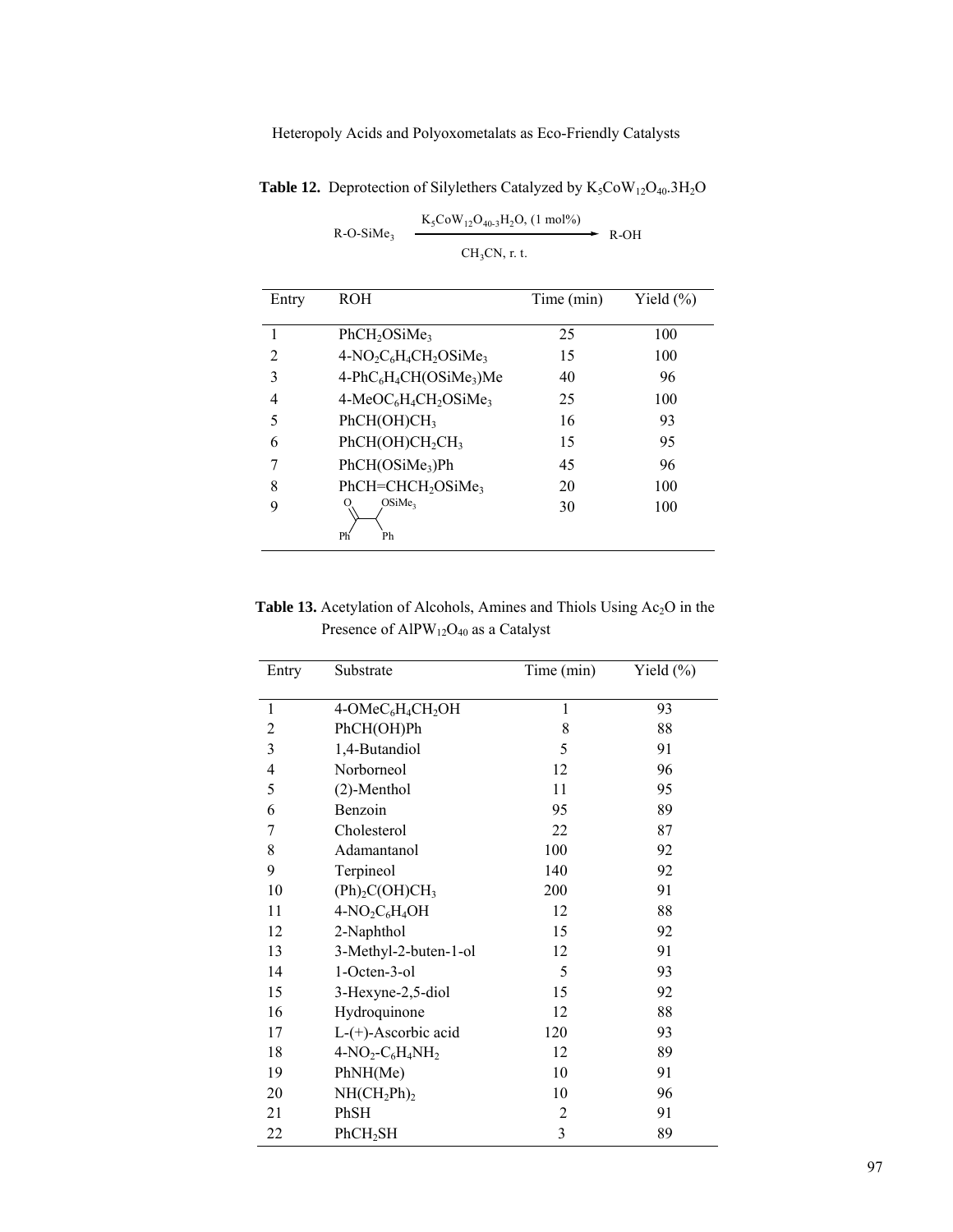thioacetates proceeded well in short reaction times in excellent yields. The results of this study are shown in Table 13. Selectivity of the method is excellent, as is presented by Scheme7.

 Hydroxyl group has been also protected by acetic anhydride (Table 14) [44a], acetic acid, ethyl acetate and ethyl formate (Table 15) [44b] catalyzed by potassium dodecatungestocobaltate trihydrate  $(K_5CoW_{12}O_{40}.3H_2O)$ . By this recyclable catalyst acetylation and formylation of alcohols and phenols were performed well with excellent yields. The results are shown in Tables 14, 15.

# **PROTECTION OF ALDEHYDES AS THEIR ACYLALS**

 Acylals (*geminal* diacetates) or *gem*-bis (acyloxy)-alkanes have been used as protecting groups for carbonyl compounds because of their stability in neutral and basic media [27b] as well as towards aqueous acids [45]. Due to the remarkable stability of *gem* diacetates towards a variety of reactions, they play an important role in organic synthesis for the protection

of aldehydes. In the last decade, various catalysts have been reported for this purpose [46]. Reactions of acylals are also important for the preparation of other compounds and have been under investigation recently [47]. Solvent-free reactions have attracted considerable attention in chemical processes due to their safety, economy, easy work up, high yields and usually fast reaction rates [38a, b]. Aluminumdodecatugstophosphate (AlPW<sub>12</sub>O<sub>40</sub>) has been also successfully used for the preparation of acylals from structurally different aldehydes at room temperature under solvent-free conditions (Table 16) [48].

 The selectivity of the method is shown by competitive reactions for the acylation of aldehydes in the presence of ketones using  $AIPW_{12}O_{40}$  as the catalyst under solvent-free conditions at room temperature (Scheme 8).

## **OXIDATION OF AROMATIC AMINES TO THEIR NITRO COMPOUNDS**

 Oxidation of anilines to their nitro compounds is an important chemical transformation. Oxidation of aromatic primary amines has attracted attention of chemists in recent years [49,50]. The nature of the oxidation products formed depends on the type of the oxidant used and the reaction conditions, *i.e*. aqueous or non-aqueous media and the pH employed for the reaction. For this purpose methods are well documented. Various reagents, including metal compounds, organic peroxides, hydrogen peroxide, have been used to form oxygen-containing derivatives of anilines [51]. Some of the procedures described in the literature suffer from harsh reaction conditions, over-oxidation, low yields of the desired products, and unavailability of the reagents. Non-toxic, low price and an easy available sodium perborate (SPB)  $(NaBO<sub>3</sub>.nH<sub>2</sub>O, n = 1-4)$  is extensively used in detergent industry as bleaching, antiseptic agents and in organic synthesis. SPB is a strong substitute and a competitor for the dangerous concentrated  $H_2O_2$ . This compound has been extensively used for the functional group oxidation in organic synthesis and is recently reviewed [52]. Sodium perborate  $(NaBO<sub>3</sub>)$  in the presence of catalytic amount of tungstophosphoric acid  $(H_3PW_{12}O_{40})$  converts anilines into nitro compounds in micellar media of cetyltrimethylammonium bromide (CTAB) in the absence of organic cosolvents [53].

 The effect of several surfactants; cetyltrimethylammonium bromide, CTAB (cationic), sodium dodecylsulfate, SDS (anionic), and TritonX-100 (neutral) at their critical micelle concentration (CMC) in the presence of SPB in water upon the rate of oxidation of aniline has been studied. The results show that CTAB at 10 CMC shows the best micellar activity and enhances chemoselectivity (only nitro compound has been formed) of the reaction. The results are presented in Table 17.

## **DEPROTECTION OF OXIMES TO CARBO-NYL GROUPS**

 Oximes are extensively used as preferred derivatives for protection, purification, and characterization of carbonyl compounds [54]. They play an important role as synthetic intermediates en route to nitriles [55], nitro compounds [56], nitrones [57], amines [58], and isoxazolines [59], and also as α-activating group in synthetic organic chemistry [60]. Oxidative deoximation methods which have been developed in recent years [61] consist of toxic metals such as Ce(IV), Pb (IV) and Cr(VI). Regeneration of carbonyl compounds from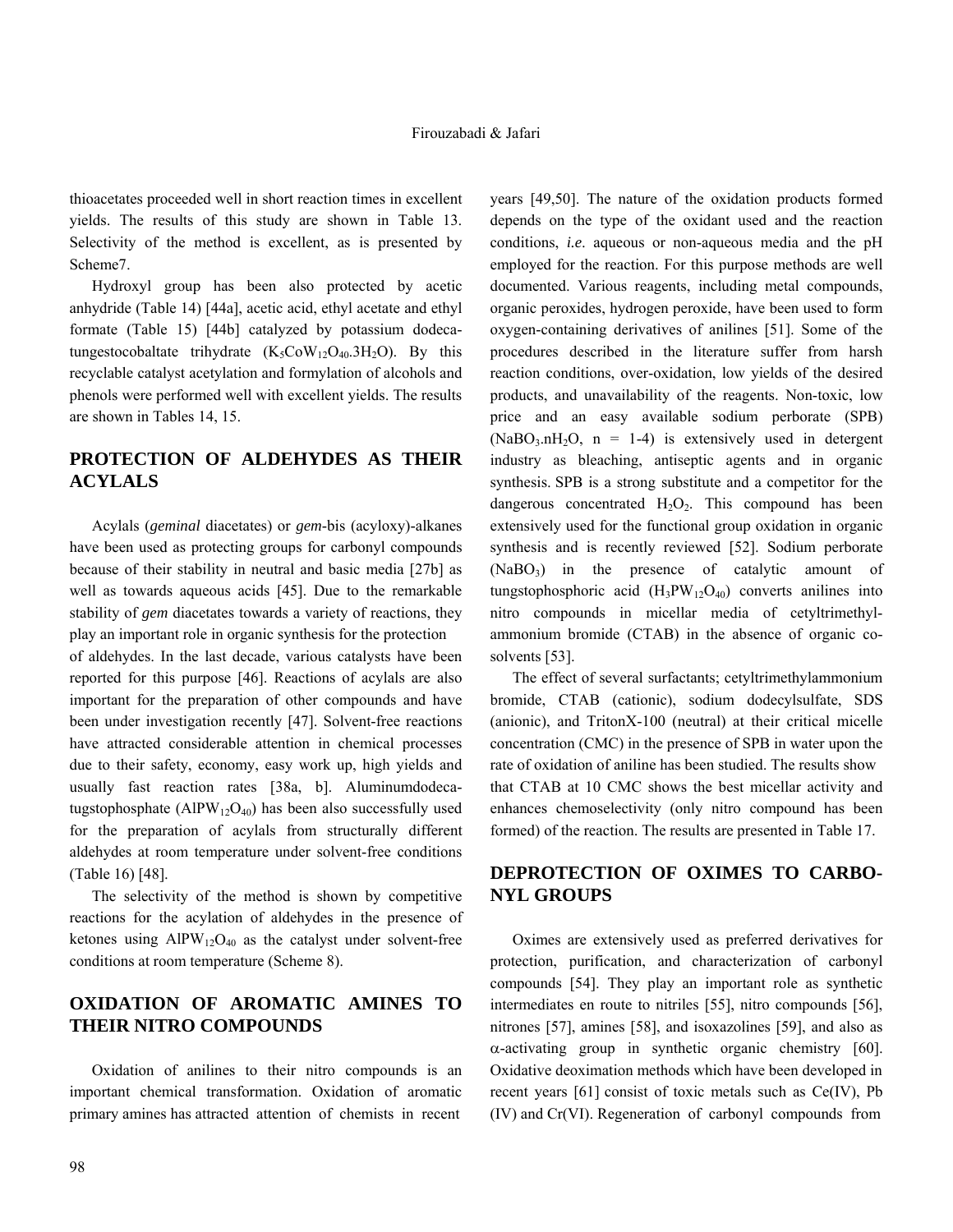

Table 14. Acetylation of Alcohols and Phenols with Ac<sub>2</sub>O Catalyzed by  $K_5$ CoW<sub>12</sub>O<sub>40</sub>.3H<sub>2</sub>O in CH<sub>3</sub>CN

| R-OH | $K_5COW_{12}O_{40-3}H_2O$ , (1 mol%) | R-OAc |
|------|--------------------------------------|-------|
|      | $Ac_2O$ (1.5 mmol), $CH_3CN$ , r.t.  |       |

| Entry | ROH                                                  | Time (min) | Yield $(\%)$ |
|-------|------------------------------------------------------|------------|--------------|
| 1     | PhCH <sub>2</sub> OH                                 | 5          | 98           |
| 2     | 4-MOC <sub>6</sub> H <sub>4</sub> CH <sub>2</sub> OH | 240        | 87           |
| 3     | $3-NO2C6H4CH2OH$                                     | 15         | 98           |
| 4     | $(-)$ -Menthol                                       | 75         | 94           |
| 5     | $Ph_3COH$                                            | 240        | 90           |
| 6     | $4-NO2C6H4OH$                                        | 20         | 100          |
| 7     | Hydroquinone                                         | 15         | 98           |
| 8     | 1-Naphthol                                           | 20         | 96           |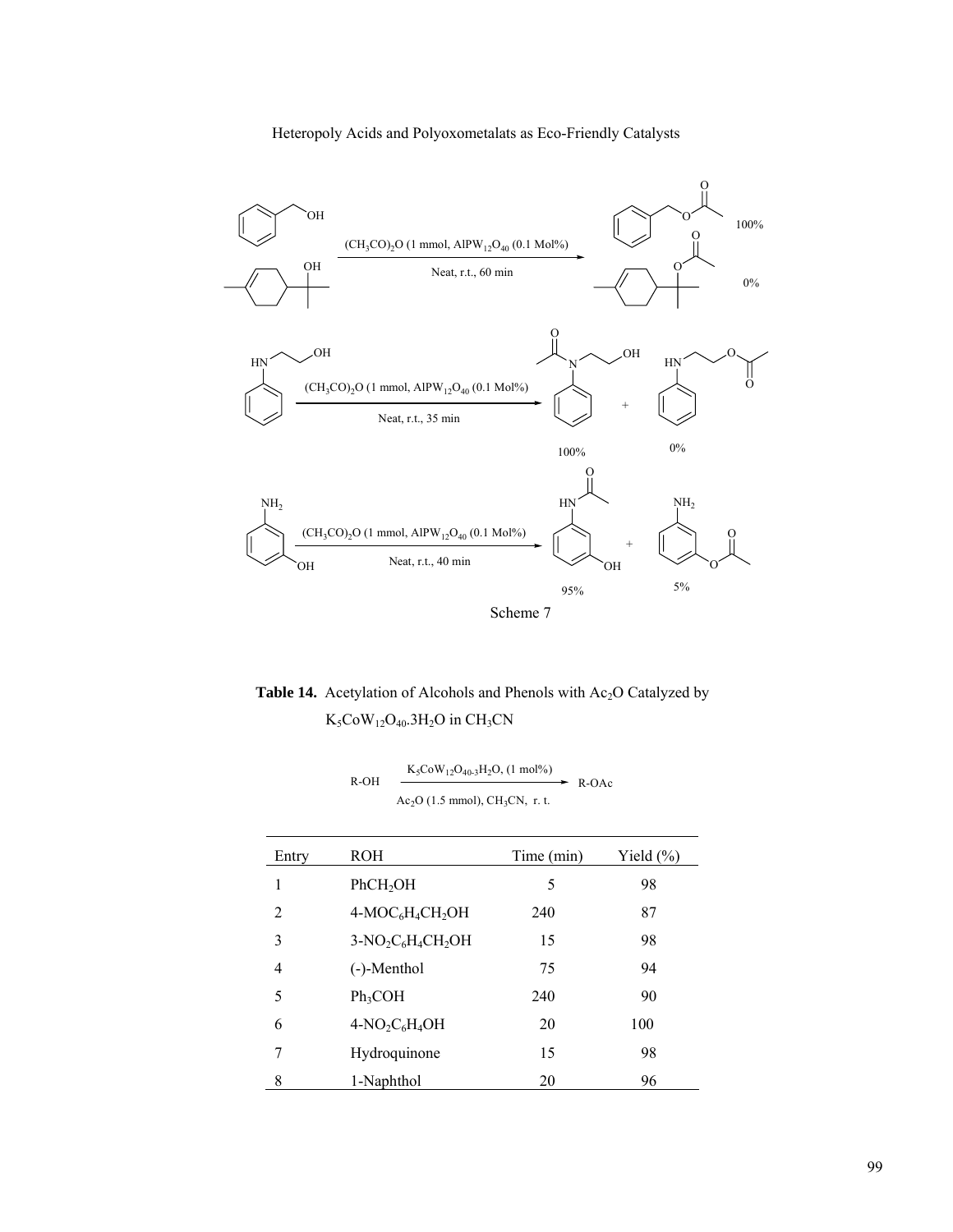|       | $R-OH$                                               | $K_5$ Co $W_{12}O_{40-3}H_2O$ , (1 mol%) | $R-OR"$  |              |
|-------|------------------------------------------------------|------------------------------------------|----------|--------------|
|       |                                                      | $R^1CO_2R''$                             |          |              |
| Entry | <b>ROH</b>                                           | $R^{\prime}CO_2R^{\prime\prime}$         | Time (h) | Yield $(\%)$ |
| 1     | 3-MOC <sub>6</sub> H <sub>4</sub> CH <sub>2</sub> OH | CH <sub>3</sub> CO <sub>2</sub> H        | 0.75     | 97           |
| 2     | 3-MOC <sub>6</sub> H <sub>4</sub> CH <sub>2</sub> OH | CH <sub>3</sub> CO <sub>2</sub> Et       | 3.5      | 89           |
| 3     | $3-MOC6H4CH2OH$                                      | HCO <sub>2</sub> Et                      | 1.25     | 97           |
| 4     | $3-NO2C6H4CH2OH$                                     | CH <sub>3</sub> CO <sub>2</sub> H        | 0.75     | 96           |
| 5     | $3-NO2C6H4CH2OH$                                     | CH <sub>3</sub> CO <sub>2</sub> Et       | 5        | 87           |
| 6     | $3-NO2C6H4CH2OH$                                     | HCO <sub>2</sub> Et                      | 0.75     | 94           |
| 7     | (-)-Menthol                                          | CH <sub>3</sub> CO <sub>2</sub> H        | 1        | 82           |
| 8     | (-)-Menthol                                          | CH <sub>3</sub> CO <sub>2</sub> Et       | 8        | 35           |
| 9     | (-)-Menthol                                          | HCO <sub>2</sub> Et                      | 1        | 81           |
| 10    | Ph <sub>3</sub> COH                                  | CH <sub>3</sub> CO <sub>2</sub> H        | 2        | 85           |
| 11    | Ph <sub>3</sub> COH                                  | CH <sub>3</sub> CO <sub>2</sub> Et       | 5        | 80           |
| 12    | $Ph_3COH$                                            | HCO <sub>2</sub> Et                      | 1.25     | 80           |

Table 15. Esterification of Alcohols Catalyzed by  $K_5C_0W_{12}O_{40}.3H_2O$  in Reflux Condition

**Table 16.** AlW12O40-Catalyzed Formation of *gem*-Diacetates from Aldehydes

|                | $(CH_3CO)_{2}O$ (1 mmol), AlPW <sub>12</sub> O <sub>40</sub> (0.1 Mol%) | AcO            | OAc           |
|----------------|-------------------------------------------------------------------------|----------------|---------------|
| H<br>R.        | Neat                                                                    | R              | H             |
| Entry          | Substrates                                                              | Time (min)     | Yield $(\% )$ |
| 1              | Benzaldehyde                                                            | $\overline{2}$ | 89            |
| $\overline{2}$ | 4-Me-Benzaldehyde                                                       | 1              | 96            |
| 3              | 4-Cl-Benzaldehyde                                                       | 6              | 95            |
| 4              | 2-Cl-Benzaldehyde                                                       | 5              | 91            |
| 5              | 3-MeO-benzaldehyde                                                      | 4              | 93            |
| 6              | Anisaldehyde                                                            | 6              | 90            |
|                | 3-NO2-Benzaldehyde                                                      | 3              | 88            |
| 8              | 4-NO2-Benzaldehyde                                                      | 45             | 89            |
| 9              | 4-CN-Benzaldehyde                                                       | 20             | 88            |
| 10             | 2,6-Dichlorobenzaldehyde                                                | 15             | 95            |
| 11             | Heptanal                                                                | 12             | 92            |
| 12             | Cinnamaldehyde                                                          | 5              | 92            |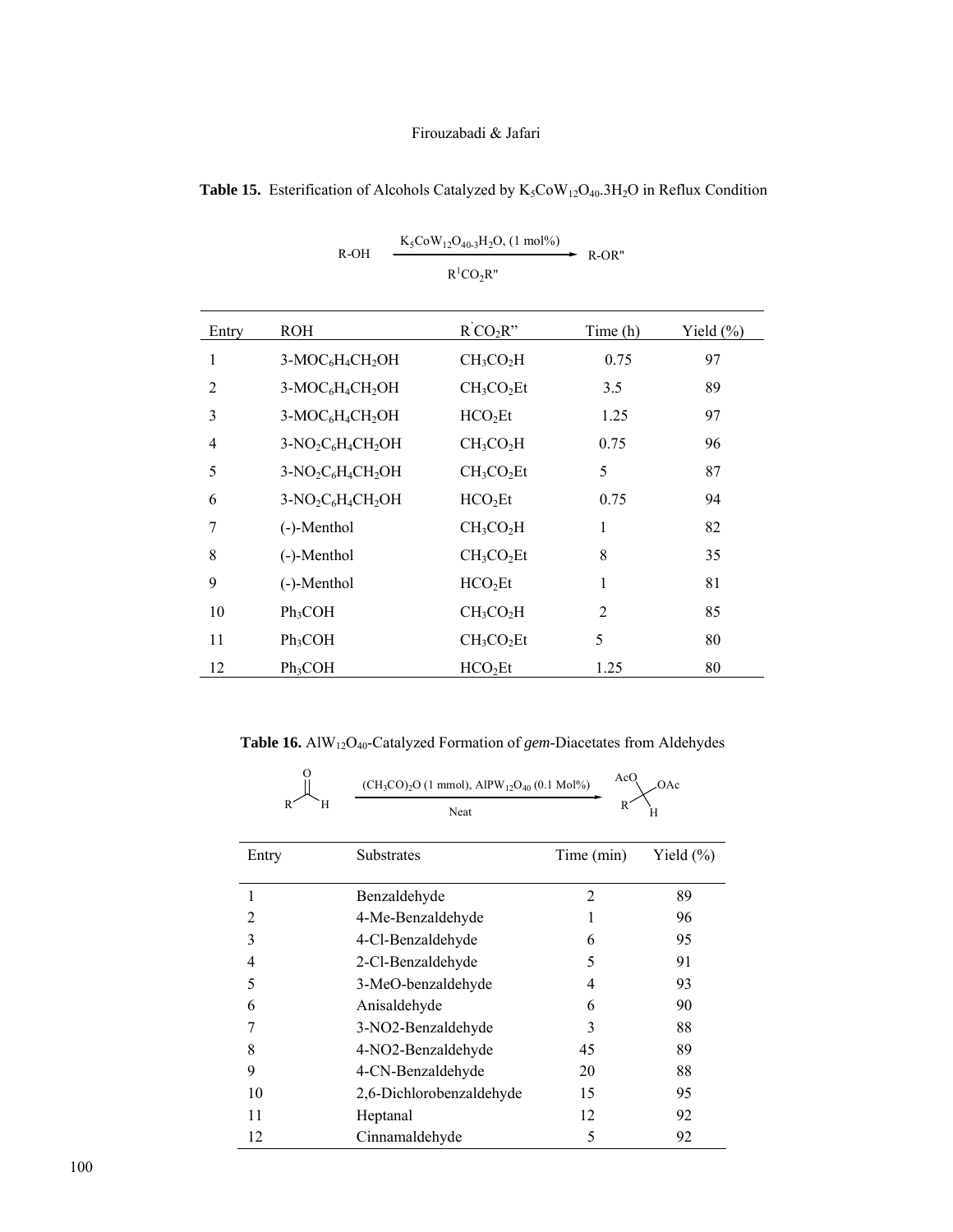Heteropoly Acids and Polyoxometalats as Eco-Friendly Catalysts



*Scheme 8* 

 **Table 17.** Oxidation of Anilines in the Presence of CTAB and  $\text{H}_{3}\text{PW}_{12}\text{O}_{40}$  by NaBO<sub>3</sub>.4H<sub>2</sub>O at 55-60  $^{\rm o}$  C

|   |                 | SPB (7-10 mmol), Cat. (1-10 mol%)                   |                       |
|---|-----------------|-----------------------------------------------------|-----------------------|
| R | NH <sub>2</sub> | CTAB (10CMC)                                        | NO <sub>2</sub><br>R. |
|   | Entry           | Ar                                                  | Yield $(\% )$         |
|   | 1               | $C_6H_5$                                            | 91                    |
|   | 2               | $2$ -CH <sub>3</sub> C <sub>6</sub> H <sub>4</sub>  | 89                    |
|   | 3               | $3$ -CH <sub>3</sub> C <sub>6</sub> H <sub>4</sub>  | 77                    |
|   | 4               | $4-CH_3C_6H_4$                                      | 88                    |
|   | 5               | $2$ -CH <sub>3</sub> OC <sub>6</sub> H <sub>4</sub> | 81                    |
|   | 6               | $4$ -CH <sub>3</sub> OC <sub>6</sub> H <sub>4</sub> | 85                    |
|   | 7               | $3,4-(CH3O)C6H3$                                    | 68                    |
|   | 8               | $2$ -ClC <sub>6</sub> H <sub>4</sub>                | 45                    |
|   | 9               | $4-CIC6H4$                                          | 53                    |
|   | 10              | $2-BrC_6H_4$                                        | 48                    |
|   | 11              | $4-BrC_6H_4$                                        | 58                    |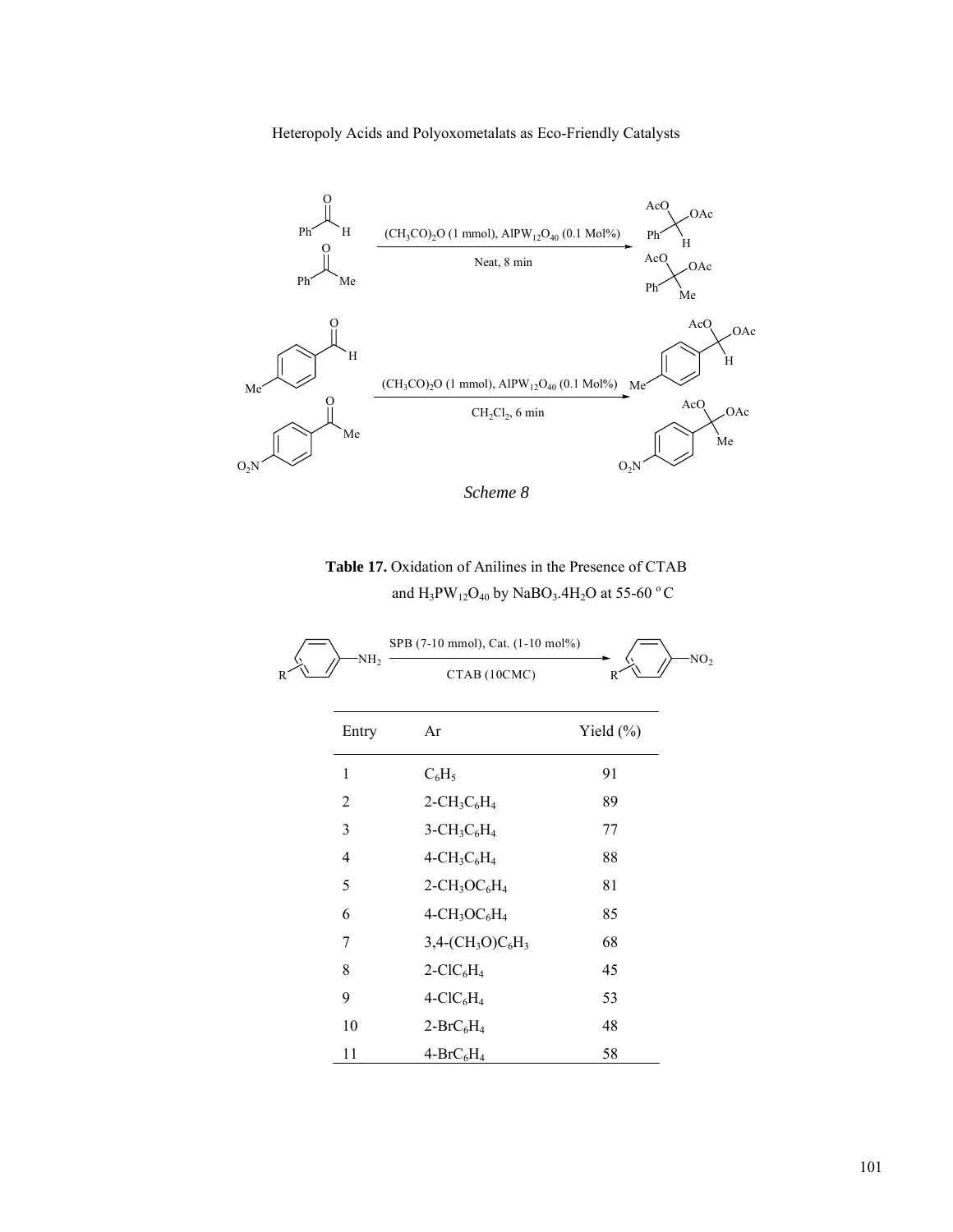oximes by different methods has been extensively reviewed [62]. Some of the reagents are expensive and in some cases, high temperatures are required which lead to by-products. Development of the new procedures in order to eliminate the problems encountered by the existing methods is still of interest to organic chemists. Various metal nitrates have been used for this purpose in different reaction conditions. They consist of copper(II) nitrate supported on silica gel [63], clay supported ammonium nitrate(Clayan) in solvent or under microwave irradiation [64]. Bi $(NO<sub>3</sub>)<sub>3</sub>$  [65a], Zn $(NO<sub>3</sub>)<sub>2</sub>$  [65b],  $Th(NO<sub>3</sub>)<sub>3</sub>$  [65c], and  $NH<sub>4</sub>Ce(NO<sub>3</sub>)<sub>4</sub>$  (CAN) [65d]. Some other reported procedures suffer from using corrosive mineral acids such as  $HNO<sub>3</sub>$  or  $H<sub>2</sub>SO<sub>4</sub>$ , some of them from long reaction times and the other from being unreactive towards aldoximes [59,65].

Catalytic application of  $H_3PW_{12}O_{40}$  for the oxidative deprotection of various types of oximes to their corresponding carbonyl compounds using  $Fe(NO<sub>3</sub>)<sub>3</sub>$ .  $9H<sub>2</sub>O$  and  $Bi(NO<sub>3</sub>)<sub>3</sub>$ . 5H2O as oxidants in the absence of solvent has been reported [66]. The results of the report are summarized in Table 18.

#### **GLYCOSIDATION**

 The stereoselective O-glycosidation of glycals is one of the most important and straightforward methods for the preparation of glycosides, which are utilized for the biologically active substances and the substrates for synthesis of medicines such as antibiotics [67]. Among glycosides the 2, 3-unsaturated glycosides [68] have a unique place and importance in carbohydrate chemistry since this unsaturation can be further functionalized. Significantly, as well as participation in simple addition reaction across the glucal double bond, the presence of a good leaving group at C-3 facilitate  $S_N2$  reactions allowing for the introduction of a wide variety of nucleophiles at C-1 of the sugar nucleus with concomitant migration of the double bond [69]. Lewis acidcatalyzed allylic rearrangement of glycols is well known as the Ferrier reaction and widely employed to obtain the 2,3 unsaturated glycosides. Different reagents such as, boron trifluride-ether  $[70,71]$ ,  $SnCl<sub>4</sub>$   $[72]$ , clay catalyst montmorillonite K-10 [73], DDQ [74], BiCl<sub>3</sub> [75], N-iodosuc cinimide [76], and iodonium dicollidinium perchlorate have been introduced for the Ferrier rearrangement under mild conditions [77]. The ability of several Lewis acid catalysts; LiC1O<sub>4</sub>, LiBF<sub>4</sub>, BF<sub>3</sub>-Et<sub>2</sub>O, SnCl<sub>4</sub>, InCl<sub>3</sub>, TaCl<sub>s</sub> and LnCl<sub>3</sub> was also examined for the Ferrier rearrangement of 3,4,6-tri-4 acetyl D-glucal with selected alcohols; the best result was achieved using  $InCl<sub>3</sub>[78]$ . Therefore, the introduction of new effective and environmentally friendly glycosidation method have attracted considerable attention in current synthetic organic chemistry related to both biomolecules and functional materials [79].

Potassium dodecatungstocobaltate ( $K_5CoW_{12}O_{40}.3H_2O$ ) has been applied in glycosidation of **1** with some alcohols [80]. Tri-O-acetyl-n-glucal **1** (1.0 mmol) was treated with benzyl alcohol (1.5 mmol) and  $K_5CoW_{12}O_{40}3H_2O$  (0.1 mmol) in  $CH<sub>3</sub>CN$ ,  $CH<sub>2</sub>Cl<sub>2</sub>$ , benzene or  $Et<sub>2</sub>0$  at ambient temperature to give the benzyl 2,3-unsaturated glycopyranoside **10**. Acetonitrile was shown to be superior to the other solvents examined. The reaction was extended to other alcohols (**3-7**) under such conditions (Table 19). The corresponding 2,3 unsaturated glycosides produce in  $\alpha$ -anomer as the major products.  $K_5CoW_{12}O_{40}.3H_2O$  can be reused several times without loss of activity by filtering the catalyst, washing with acetone, drying and immediately reusing.

 Mechanistically, since potassium dodecatungstocobaltate,  $K_5$ CoW<sub>12</sub>O<sub>40</sub>.3H<sub>2</sub>O, is apparently a perfect outer sphere oneelectron oxidant due to the presence of a sheet of chemically inert oxygen atoms, which protect the central ion from undesired inner-sphere substitution reactions," this glycosidation reaction probably proceeds *via* a one-electron transfer with the initial formation of the radical cation **a** and the allylic oxonium intermediate **b** as shown in Scheme 9. The possibility of a concerted electron transfer mechanism was strongly supported by a large decrease of the reaction rate upon addition of a small amount of acrylonitrile or 2,6-di-tertbutylphenol as a radical scavenger.

## **ESTERIFICATION OF MANDELIC ACID**

Esterification of mandelic acid is important from different aspects. The esters are employed as precursors for the synthesis of a number of medicines and pesticides. They also show repellent effect against mosquitoes of certain esters (methyl, ethyl, isopropyl, butyl, isobutyl and hexyl) of dlmandelic acid [81]. There are a few methods for preparation of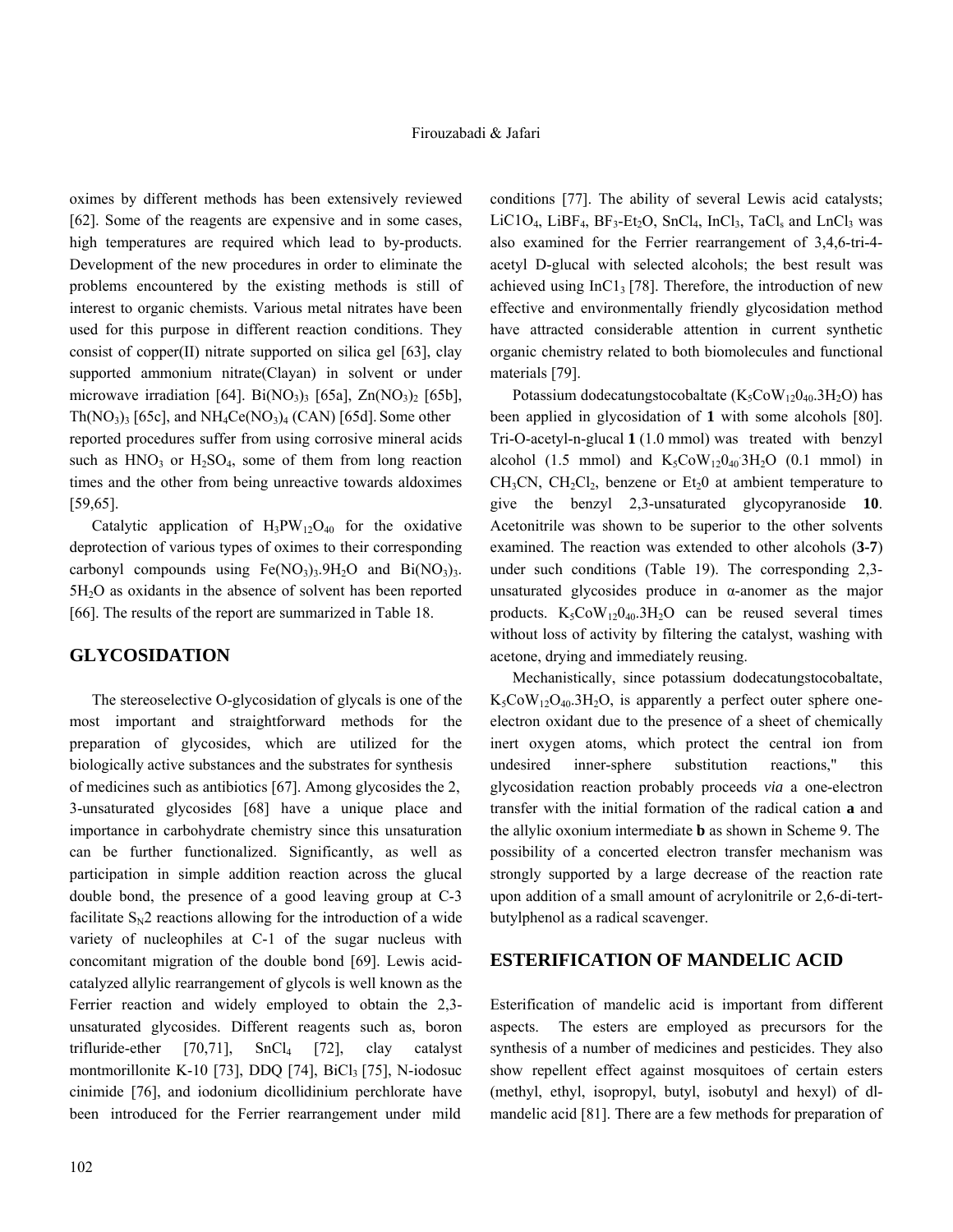**Table 18.** Oxidation of Oximes Using  $Fe(NO<sub>3</sub>)<sub>3</sub>$ .  $9H<sub>2</sub>O$  (Method A) or Bi (NO<sub>3</sub>)<sub>3</sub> 5H<sub>2</sub>O (Method B) at 40-45 °C under Solvent-Free Conditions Catalyzed by  $H_3PW_{12}O_{40}$ 

| $HO_{\Lambda_{\overline{M}}}$ | A: Fe(NO <sub>3</sub> ) <sub>3</sub> 9H <sub>2</sub> O (0.5 mmol)<br>B: $Bi(NO_3)$ , $5H_2O (0.5 mmol)$ |  |  |
|-------------------------------|---------------------------------------------------------------------------------------------------------|--|--|
|                               | $H_3PW_{12}O_{40}$ (0.5 Mol%)<br>Neat                                                                   |  |  |

| Entry          | Oxime                                                          | Method                | Time (min) | Yield $(\%)$ |
|----------------|----------------------------------------------------------------|-----------------------|------------|--------------|
| $\mathbf{1}$   | $\mathrm{N}^{\Lambda\overline{\mathrm{OH}}}$                   | $\boldsymbol{\rm{A}}$ | 10         | 95           |
|                |                                                                | B                     | 10         | 93           |
| $\overline{2}$ | Ph <sup>-</sup><br>Н<br>$\mathrm{N}^{\star\bullet\mathrm{H}}$  | $\boldsymbol{\rm{A}}$ | 15         | 91           |
|                |                                                                | $\, {\bf B}$          | $10\,$     | 85           |
| $\mathfrak{Z}$ | Ph <sup>-</sup><br>$M_{\star}^{\text{Me}}$                     | $\mathbf{A}$          | 10         | 90           |
|                |                                                                | $\, {\bf B}$          | 10         | 91           |
|                | Ph <sup>-</sup><br>Ph<br>$\mathrm{N}^{\mathcal{P}}\mathrm{OH}$ |                       |            |              |
| $\overline{4}$ | $O_2N$                                                         | $\mathbf{A}$          | 120        | 45           |
|                | H                                                              | $\, {\bf B}$          | 120        | 67           |
| 5              | $N^{\mathcal{N}}$ OH                                           | $\mathbf{A}$          | 10         | 83           |
|                |                                                                | $\, {\bf B}$          | $20\,$     | 86           |
|                | $C_5H_{11}$<br>Me<br>$v_{\mathbf{v}}$ <sub>OH</sub>            |                       |            |              |
| 6              |                                                                | $\mathbf{A}$          | 60         | 87           |
|                |                                                                | $\, {\bf B}$          | 60         | 78           |
|                |                                                                |                       |            |              |

 **Table 19.** Glycosidation of 1 with Several Alcohols and Phenols by  $K_5CoW_{12}O_{40}.3H_2O$ 

| AcO<br>AcO | :OAc<br>ROH | $K_5$ Co $W_{12}O_{40}$ , 3H <sub>2</sub> O<br>$(10 \text{ mol\%})$<br>r. t., $CH3CN$ | .OAc<br>AcO<br>OR |
|------------|-------------|---------------------------------------------------------------------------------------|-------------------|
|            | $2-9$       |                                                                                       | 10-17             |

| Entry          | <b>ROH</b>                                      | Product | Time (h) | Yield $(a_0)$ | $\alpha$ : $\beta^b$ |
|----------------|-------------------------------------------------|---------|----------|---------------|----------------------|
|                | PhCH <sub>2</sub> OH(2)                         | 10      | 0.16     | 95            | 6:1                  |
| $\overline{2}$ | $Cyclohexyl-OH (3)$                             | 11      | 48       | 93            | 9:1                  |
| 3              | $m\text{-}MeO-C_6H_4\text{-}CH_2OH$ (4)         | 12      |          | 95            | 7:1                  |
| 4              | $o\text{-}NO_2\text{-}C_6H_4\text{-}CH_2OH$ (5) | 13      | 12       | 90            | 9:1                  |
|                | MeOH(6)                                         | 14      | 0.16     | 2             | 6:1                  |
| 6              | EtOH(7)                                         | 15      | 0.25     | 3.5           | 6:1                  |
|                | $p$ -Cl-C <sub>6</sub> H <sub>4</sub> -OH (8)   | 16      | 24       | $\theta$      |                      |
| 8              | $p$ -Me-C <sub>6</sub> H <sub>4</sub> -OH (9)   | 17      | 24       | $\theta$      |                      |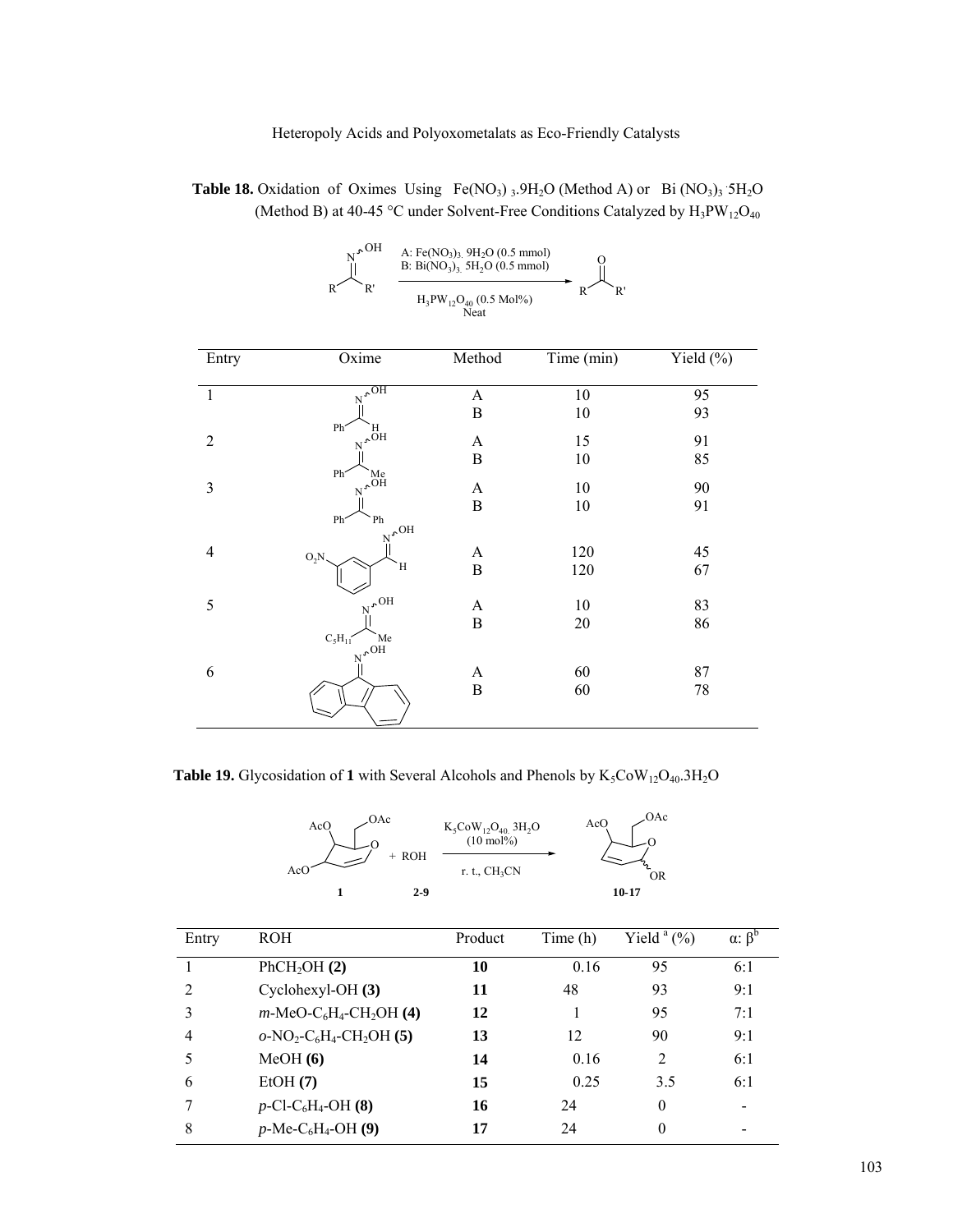

mandelates in literature. Sulfuric acid [82], 2,2 dimethoxypropane and sulfuric acid [83a], thionyl chloride [83b], ferric sulfate [83c], sodium hydrogen carbonate [83d] and  $TiO_2/SO_4^2$  [83e] have been used as catalysts in direct esterification of mandelic acid with alcohols. However, some of these procedures are not entirely satisfactory and suffer from one or more of the following drawbacks such as corrosivity of the strong acids, tedious work up, low yields, long reaction times and side reactions such as carbonization, oxidation, etherification, etc.

Potassium dodecatungstocobaltate  $(K_5CoW_{12}O_{40}.3H_2O)$ has been used as an effective and reusable catalyst for direct esterification of mandelic acid [84]. The catalytic esterification of mandelic acid with several alcohols in the presence of catalytic amount of  $K_5$ CoW<sub>12</sub>O<sub>40</sub>.3H<sub>2</sub>O (0.025 mmol) was performed to proceed the corresponding mandelates in good to excellent yields (Table 20).

# **TETRAHYDROPYRANYLATION AND DE-TETRAHYDROPYRANYLATION OF ALCO-HOLS**

 The importance of selective introduction and removal of protecting groups in organic synthesis is well established. Tetrahydropyranylation is one of the most frequently used methods for the protection of hydroxyl groups in synthetic organic chemistry, in particular natural product chemistry, because of its easy installation, general stability to most nonacidic reagents, and easy removal under mild acidic conditions [27b].

A wide variety of catalysts have already been applied to

the tetrahydropyranylation of alcohols and phenols, and their detetrahydropyranylation including the use of protic acids [85], Lewis acids [86a] ion exchange resins (amberlyst H-15, Dowex SOW-X8 [86b], Nafion-H), bentonitic earth [86c], organotin phosphate condensates [86d], triphenylphosphine dibromide (PPh3Br2) [86e] and 2,3-diehloro-5,6-dicyano *p*benzoquinone (DDQ) [86f]. However, some of these procedures suffer due to the use of expensive and toxic reagents, high temperatures, strongly acidic conditions or formation of considerable amounts of side products. It is reported that  $K_5CoW_{12}O_{40}.3H_2O$  is an excellent, effective and a reusable catalyst for tetrahydropyranylation and deprotection of tetrahydropyranyl ethers to their parent alcohols [87]. As shown in Table l, the treatment of a series of alcohols with 3, 4-dihydro-2H-pyran in the presence of only 0.01 mmol of the catalyst in acetone at room temperature, afforded the corresponding tetrahydropyranyl ethers from low to excellent yields.

 This protocol has been also applied for the protection of phenols the reactions proceeded slowly and the corresponding tetrahydropyranyl ethers were obtained in low yields (Table 21). Deprotection of tetrahydropyranyl ethers in the presence of catalytic amounts of  $K_5CoW_{12}O_{40}3H_2O$  has been also studied. As it is evident from the results summarized in Table 22, the reactions proceeded well at room temperature and the original alcohols were isolated in excellent yields [87].

### **RING OPENING OF EPOXIDES**

#### **Aminolysis**

 Aminolysis of epoxides is an excellent synthetic tool for construction of β-amino alcohols and have been well exploited for the synthesis of pharmacologically interesting compounds [88]. A wide variety of catalysts have already been applied to the aminolysis of epoxides including  $Ti(O-i-Pr)_4$  [89a], metal triflates [89d], diisopropoxyaluninum trifluoroacetate [89e], TaCI<sub>5</sub> [89f], CeCI<sub>3</sub> [89g]. However, some of the drawbacks of these methods are the long reaction times, the use of large amounts of expensive catalysts and low chemo-regio and stereo-selectivity.

 $K_5$ COW<sub>12</sub>O<sub>40</sub>.3H<sub>2</sub>O has been used as an effective catalyst for aminolysis of epoxides [90] and ring opening of epoxides occurs with high regioselectivity to give β-amino alcohols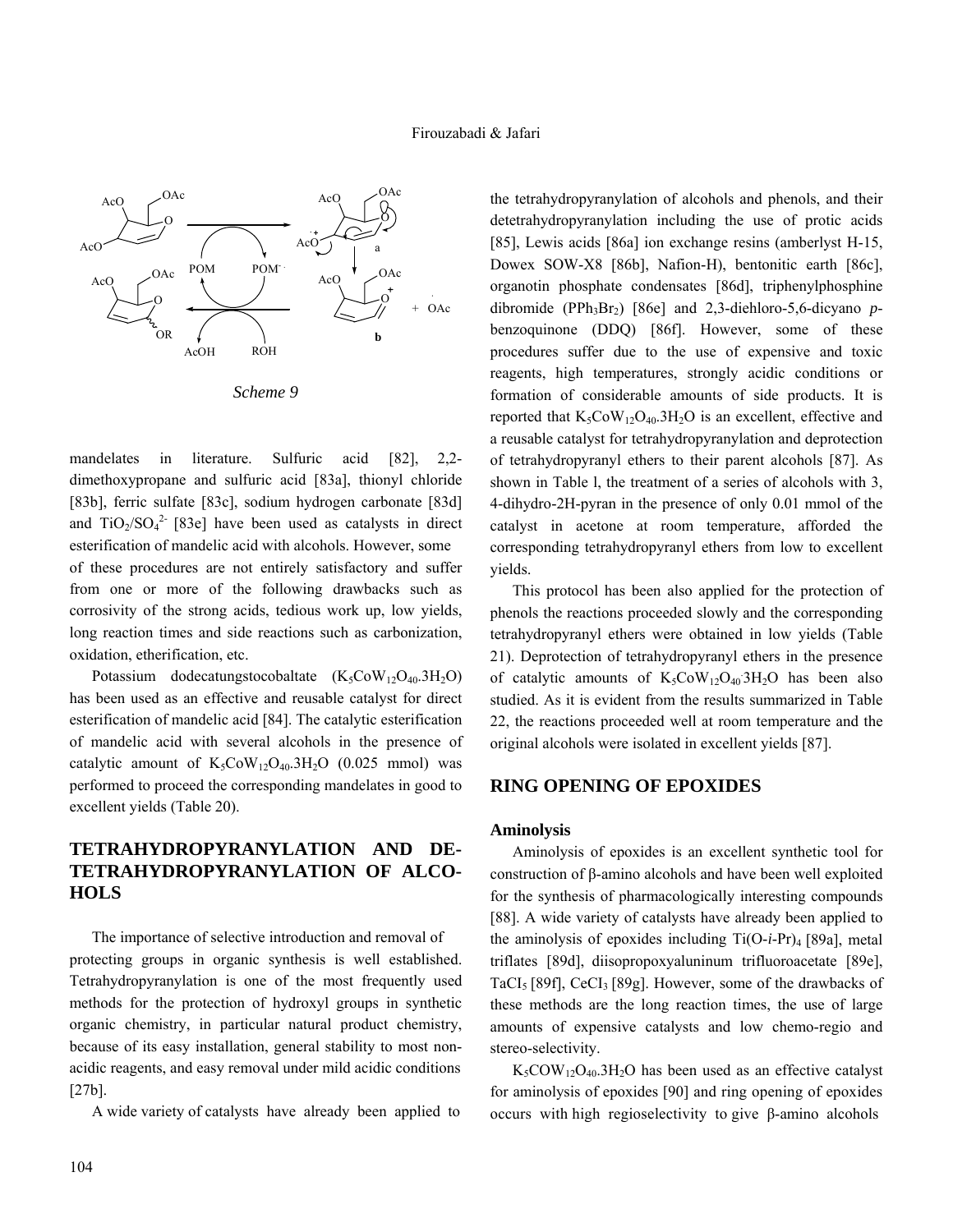| HO    | + ROH                | $K_5COW_{12}O_{40}$ (5 mol%) | HO       | $H_2O$<br>$^{+}$ |
|-------|----------------------|------------------------------|----------|------------------|
| Ph'   | ÒН                   | r. t.                        | Ph       | OR.              |
| Entry | <b>ROH</b>           | Temp. $(^{\circ}C)$          | Time (h) | Yield $(\% )$    |
| 1     | CH <sub>3</sub> OH   | Reflux                       | 0.75     | 95               |
| 2     | $C_2H_5OH$           | Reflux                       | 1.5      | 95               |
| 3     | $CH3(CH2)3OH$        | 80                           | 2.5      | 94               |
| 6     | $CH3(CH2)4OH$        | 80                           | 3.5      | 95               |
| 7     | $CH3(CH2)6OH$        | 80                           | 4        | 100              |
| 8     | $CH3(CH2)7OH$        | 80                           | 4        | 85               |
| 9     | Cyclohexanol         | 80                           | 4        | 80               |
| 10    | PhCH <sub>2</sub> OH | 48                           |          | 95               |

 **Table 20.** Esterification of Mandelic Acid with Alcohols Catalyzed by  $\rm K_5CoW_{12}O_{40}.3H_2O$ 

**Table 21.** Tetrahydropyranylation of alcohols catalyzed with  $K_5CoW_{12}O_{40}3H_2O$ 

$$
ROH + \bigotimes_{O} \qquad \xrightarrow{K_{5}CoW_{12}O_{40} (1 \text{ mol\%})}
$$

| Entry | <b>ROH</b>                                            | Time (min) | Yield $(\%)$ |
|-------|-------------------------------------------------------|------------|--------------|
| 1     | $2-NO_2C_6H_4CH_2OH$                                  | 15         | 75           |
| 2     | $4-CIC6H4CH2OH$                                       | 5          | 97           |
| 3     | 2-MeOC <sub>6</sub> H <sub>4</sub> CH <sub>2</sub> OH | 5          | 95           |
| 4     | $C_6H_5CH_2CH_2CH_2OH$                                | 5          | 98           |
| 5     | $C_6H_5CH(OH)CH_3$                                    | 10         | 95           |
| 6     | $C_6H_5CH(OH)COC_6H_5$                                | 10         | 80           |
| 7     | $CH3(CH2)6CH2OH$                                      | 5          | 86           |
| 8     | a-Tetralol                                            | 5          | 100          |
| 9     | (-)-Menthol                                           | 15         | 82           |
| 10    | Adamantanol                                           | 15         | 60           |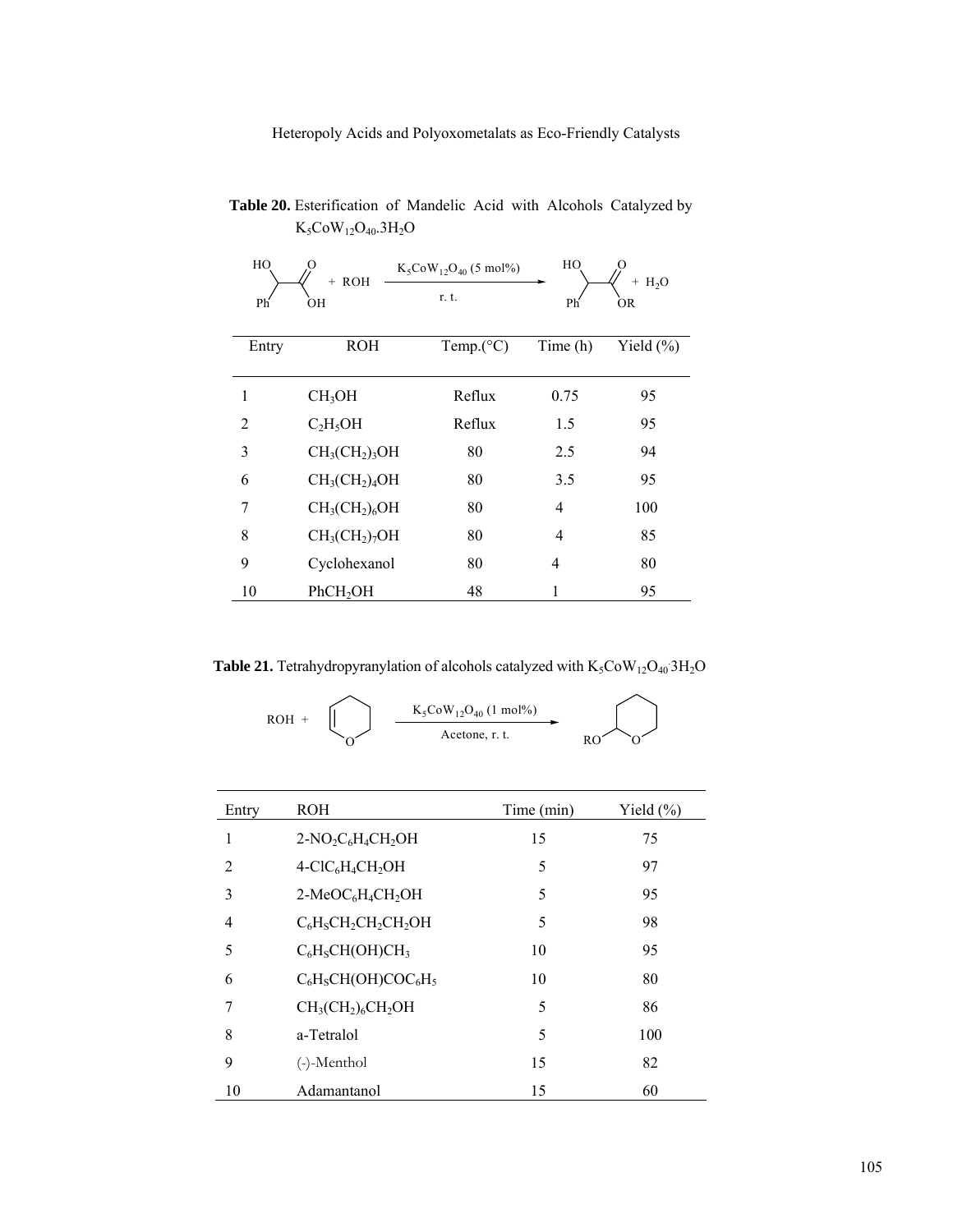**Table 22.** Deprotection of THP-ethers of alcohols catalyzed by  $K_5$ CoW<sub>12</sub>O<sub>40</sub>.3H2O

| $K_5COW_1_2O_{40}$ (1 mol%)<br>ROH<br>Methanol, r. t.<br>RO |                          |          |               |  |
|-------------------------------------------------------------|--------------------------|----------|---------------|--|
| Entry                                                       | <b>ROH</b>               | Time (h) | Yield $(\% )$ |  |
| 1                                                           | Furfuryl alcoholTHP      | 1.5      | 100           |  |
| $\overline{c}$                                              | $4-C1C_6H_4CH(OTHP)CH_3$ | 0.75     | 100           |  |
| 3                                                           | $4-MeOC6H4CH2OTHP$       | 1        | 100           |  |
| 4                                                           | $C_6H_5CH(OTHP)C_6H_5$   | 1.5      | 95            |  |
| 5                                                           | $4-N0_2C_6H_4CH_2OTHP$   | 0.75     | 95            |  |
| 6                                                           | $CH3(CH2)5CH2OTHP$       | 2        | 100           |  |

**Table 23.** Aminolysis of Epoxide Catalyzed by  $K_5COW_{12}O_{40}.3H_2O$ 

 $O_{\lambda}$  Cat. 2 mol%

+ RR'NH

|                | 5<br>፝፞፞        | $CH3CN$ , reflux   | $r_{\rm c}$<br>R'RN |           |
|----------------|-----------------|--------------------|---------------------|-----------|
| Entry          | Epoxide         | Amine              | Time (h)            | Yield (%) |
|                |                 | PhNH <sub>2</sub>  | 3                   | 93        |
| $\overline{2}$ |                 | $4-BrC_6H_4NH_2$   | 3.25                | 93        |
| 3              |                 | $4-EtC_6H_4NH_2$   | 3                   | 94        |
| 4              |                 | $4-MeOC6H4NH2$     | 3.75                | 91        |
| 5              |                 | 4-Methylpiperidine | 5                   | 87        |
| 6              | Ph <sup>2</sup> | $4-MeC6H4NH2$      | $\overline{2}$      | 98        |
| 7              | PhO.            | PhNH <sub>2</sub>  | 4.5                 | 93        |
| 8              |                 | $4-BrC_6H_4NH_2$   | 3.5                 | 98        |
| 9              |                 | $4-EtC_6H_4NH_2$   | 3                   | 94        |
| 10             | B               | $4-MeOC6H4NH2$     | 2.5                 | 99        |

OH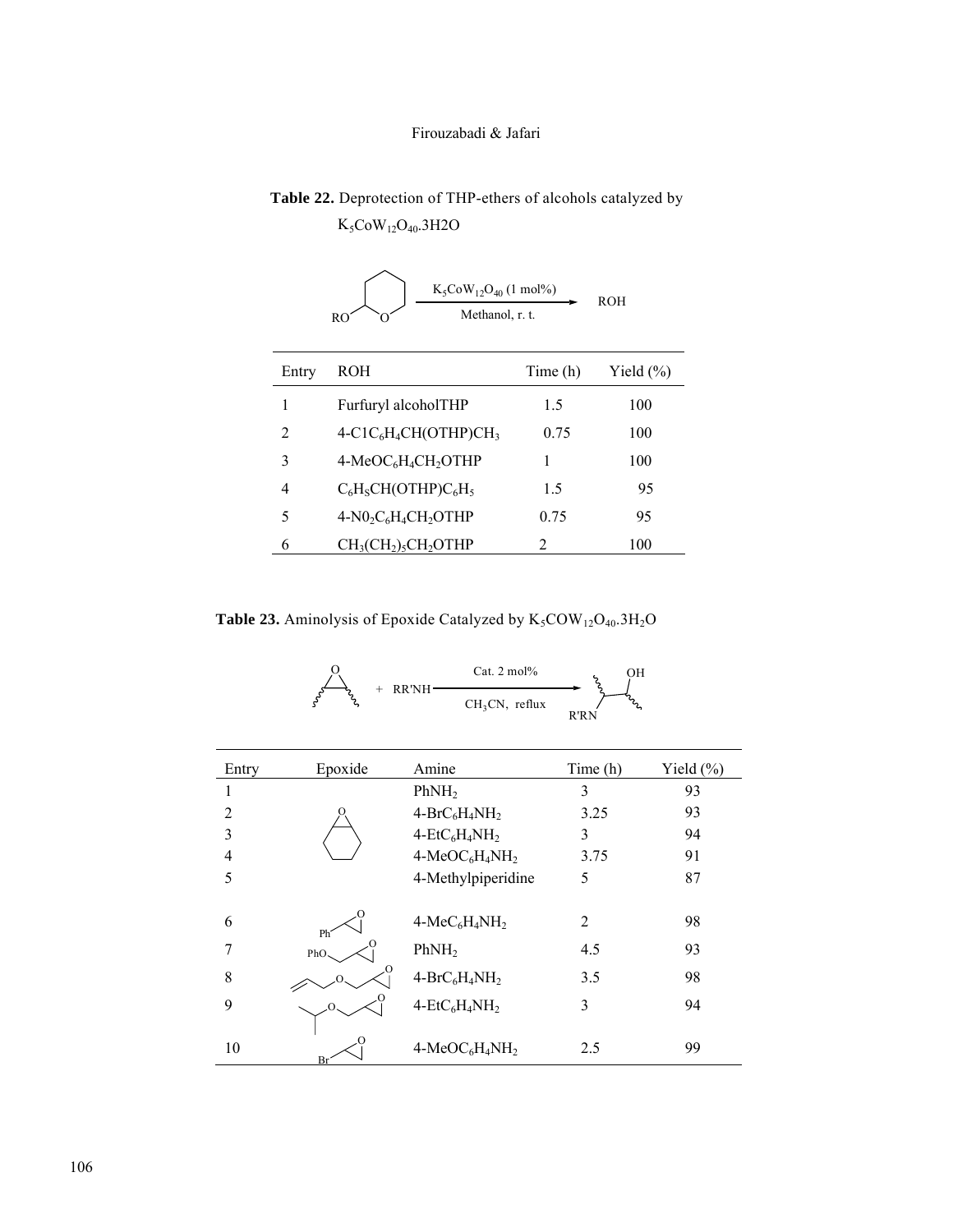(Table 23). The reaction rates depend on the structure of the amines and the epoxides. With non-aromatic epoxides, the primary carbon is much more reactive towards amines than the secondary one.

#### **Reaction with Carbonyl Compounds**

 Acetals are among the most popular protecting group for carbonyl compounds [27b]. In addition, they are useful intermediates, particularly in carbohydrate [91a] and steroid [91b] chemistry and are very well suited for GC, GLC and mass spectral analysis of diols [91c]. In the pharmaceutical [91d], phytopharmaceutical, fragrance [91e] and lacquer [91f] industries, acetals are used both as intermediates and as end products. Reagents such as anhydrous copper sulfate  $[91c]$ , zeolite  $[92a]$ , TiCI<sub>3</sub>(OTf)  $[92b]$ , RuC1<sub>3</sub> [92c], bismuth (III) salts [92d] and iron (III) trifluoroacetate [92e] have been used for this purpose. Most of the Lewis acids failed to give the desired products. The similar reaction with both  $FeCl<sub>3</sub>$  [93a] and Me<sub>3</sub>SiCI [93b] gives the corresponding halohydrins, while  $SnC1<sub>4</sub>$  and  $TiCl<sub>4</sub>$  [93c] produce little or no product. BF<sub>3</sub>-OEt<sub>2</sub> has been also successfully used for the conversion of ethylene and propylene oxides to their corresponding 1, 3-dioxolanes in the presence of different carbonyl compounds [93c].

Ammonium dodecatungstocerate  $[(NH_4)_3CeW_{12}O_{38}]$  has been recently applied as an efficient, reusable and heterogeneous catalyst for the conversion of epoxides to their 1,3-dioxolanes with acetone [94].

## **OXIDATION OF HYDROCARBONS**

 Numerous hydrocarbon oxidation systems based on metalloporphyrin derivatives that mimic the acidity of cytochrome P-450 have been reported [95]. However, degradation of the common synthetic metalloporphyrins in the presence of strong oxidizing agents has prevented their practical applications. Heteropolyoxametalates as oxidatively stable inorganic porphyrins have received much attention as homogeneous catalysts because of their ability to utilize environmentally and economically acceptable hydrogen peroxide as oxygen donor [96]. Catalytic oxidation with hydrogen peroxide has been limited to polyoxometalates containing only electron-poor metals in d° state [97], or

disubstituted polyoxometalates with general formula  $[WM_2(ZnW_9O_{39})_2]$ , where M stands for  $Mn^{2+}$ ,  $Pb^{2+}$ , or  $Pt^{2+}$ [98].

Zinc containing polyoxometalate  ${[(n-Bu)_4N]_5PZnMo_2W_9]}$  $O_{39}$ .3H<sub>2</sub>O} has been applied as a catalyst for the epoxidation of alkenes and Some polyoxometalates such as  $[(n-Bu)<sub>4</sub>N]<sub>5</sub>$  $PZnMo_2W_9O_{39}.3H_2O$ ,  $[(n-Bu)_4N]_5PCoMo_2 W_9O_{39}.5H_2O$ ,  $(n-Bu)_4N$  $Bu)_{4}N$ ]<sub>4</sub>PMnMo<sub>2</sub>W<sub>9</sub>O<sub>39</sub>.6H<sub>2</sub>O, [(n-Bu)<sub>4</sub>N]<sub>4</sub>PFeMo<sub>2</sub>W<sub>9</sub>O<sub>39</sub>. 5H<sub>2</sub>O,  $\alpha$ -K<sub>7</sub>PMo<sub>2</sub>W<sub>9</sub>O<sub>39</sub>.3H<sub>2</sub>O have been investigated for epoxidation of cyclooctene with  $H_2O_2$  (30%).Among these catalysts only  $[(n-Bu)_4N]_5PZnMo_2W_9O_{39}.3H_2O$  has shown superior activity for this epoxidation reaction and the desired epoxide has been formed in 90% (GC) in the reaction mixture. However, zinc containing polyoxometalate  ${[(n-Bu)_4N]_5PZn}$  $Mo_2W_9O_{39}.3H_2O$  has been used for epoxidation of structurally different alkene and hydroxylation of alkylaromatics with promising selectivity as shown in Table 24 in a solution of  $H_2O_2$  (30%) [99].

### **OXIDATION OF ALCOHOLS TO CARBO-NYL COMPOUNDS**

 Carbonyl compounds in the fine chemicals industry are precursors with wide applicability from drugs to fragrances. The oxidation of alcohols to carbonyl products is an important transformation in organic chemistry [100], which has received most attention over the years, especially the search for versatile and selective reagents in catalytic applications [101]. Methods which are available for selective oxidation of alcohols to the corresponding carbonyl compounds are not free from some disadvantages and there still exist a need for new methods. The main requirements are simplicity of the method, selectivity, in particular with regard to over-oxidation of carbonyl compounds to carboxylic acids, effectiveness and mildness of the reaction conditions. Thus, most of the current industrial oxidation processes are outmoded and are used polling oxidants in solution like the heavy metals Cr (VI) or Mn (VI), and industries are under pressure to replace them with catalytic processes using clean oxidants, such as oxygen,  $H_2O_2$  and other inexpensive and environmentally friendly oxidants.

 Metal nitrates supported on various inorganic supports have been used as oxidizing agents. Ferric nitrate supported on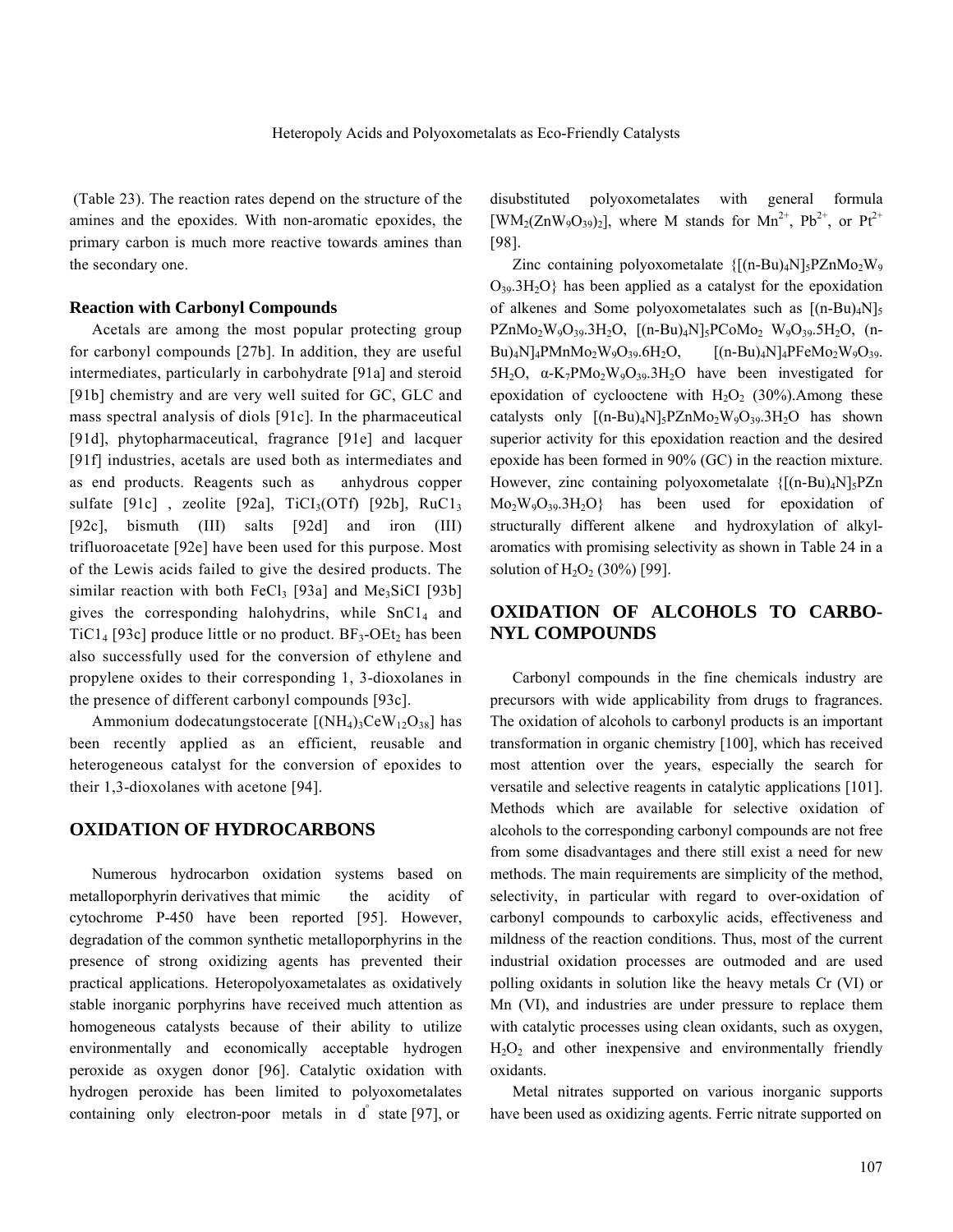| <b>Table 24.</b> Oxidation of Various Hydrocarbons with a Solution of $H_2O_2$ (30%) Catalyzed |
|------------------------------------------------------------------------------------------------|
| by $[(n-Bu)_4N]_5PZnMo_2W_9O_{39}.3H_2O$                                                       |

| Entry | Substrate         | Product             | Time (h) | Yield $(\% )$ |
|-------|-------------------|---------------------|----------|---------------|
|       | Cyclooctene       | Cyclooctene oxide   | 4        | 90            |
| 2     | <b>Styrene</b>    | Styrene oxide       | 24       | 54            |
|       |                   | Acetophenone        |          | 13            |
| 3     | 1-Octene          | 1-Octene oxide      | 24       | 24            |
| 4     | $R-(+)$ -Limonene | 1, 2-Limonene oxide | 3        | 80            |
| 5     | Ethylbenzene      | Acetophenone        | 24       | 38            |
| 6     | Diphenylmethane   | Benzophenone        | 24       | 26            |

 **Table 25.** Oxidation of Various Alcohols with Ferric Nitrate Nonahydrate Catalyzed by the Tungstophosphoric Acid (H3PW)

|              |                                                       | $Fe(NO_3)_3/H_3PW$   |                |               |
|--------------|-------------------------------------------------------|----------------------|----------------|---------------|
|              | RCH <sub>2</sub> OH                                   | Solvent-less         | <b>RCHO</b>    |               |
| Entry        | Alcohol                                               | $Sub./H3PW/Fe(NO3)3$ | Time (min)     | Yield $(\% )$ |
| $\mathbf{1}$ | PhCH <sub>2</sub> OH                                  | 1: 0.1: 0.5          | 5              | 95            |
| 2            | 4-MeOC <sub>6</sub> H <sub>4</sub> CH <sub>2</sub> OH | 1: 0.1: 0.5          | 10             | 97            |
| 3            | $2-NO_2C_6H_4CH_2OH$                                  | 1: 0.1: 0.625        | 15             | 96            |
| 4            | Ph <sub>2</sub> CHOH                                  | 1: 0.1: 0.625        | 5              | 95            |
| 5            | $(D)$ -PhCH(OH)CO <sub>2</sub> H                      | 1: 0.1:0.75          | 10             | 93            |
| 6            | PhCH(OH)C(O)Ph                                        | 1: 0.1: 1            | 60             | 95            |
| 7            | MeCH <sub>2</sub> ) <sub>6</sub> CHOH                 | 1:0.1:0.625          | 24 h           | $\theta$      |
| 8            | $Me(CH2)5CH(OH)Me$                                    | 1: 0.1: 0.625        | 3 <sub>h</sub> | 92            |
| 9            | Norboreneol                                           | 1: 0.1: 0.625        | 15             | 94            |
|              |                                                       |                      |                |               |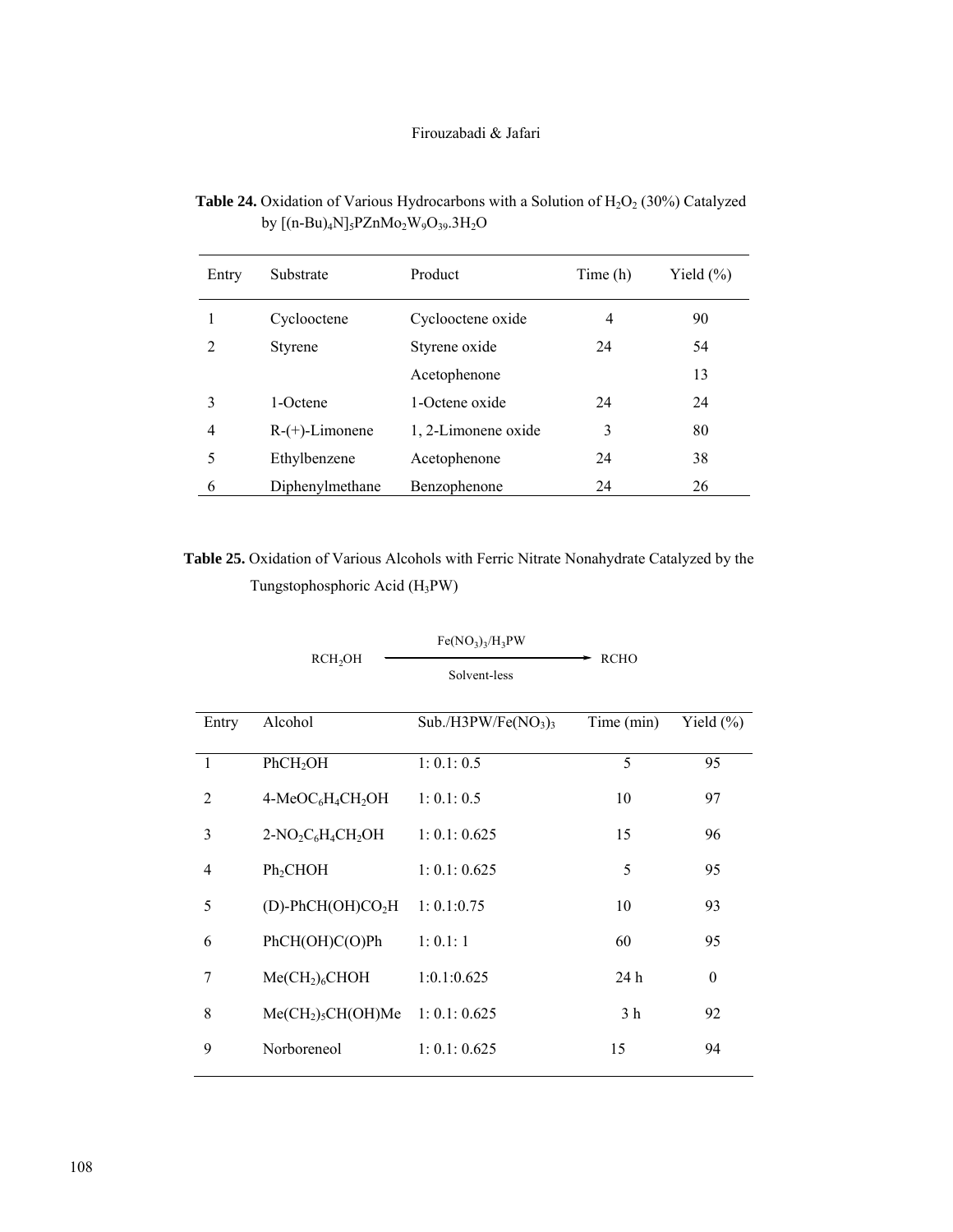

#### *Scheme 10*

**Table 26.** Bromination of Aromatic Compounds with Bromine in the Presence of  $Cs_{2.5}H_{0.5}PW_{12}O_{40}/$ CTAB System at Room Temperature in  $CH<sub>2</sub>Cl<sub>2</sub>$ 

| $Ar-H$ | Br <sub>2</sub> 1.1 mmol,<br>CTAB (0.025 mmol)<br>$Ce_2$ , $H_0$ , PW (0.05 mmol) | Ar-Br |
|--------|-----------------------------------------------------------------------------------|-------|
|        | CH <sub>2</sub> Cl <sub>2</sub> , r. t., 94%                                      |       |

| Entry        | Aromatic compound   | Product                     | Time (min) | Yield $(\% )$ |
|--------------|---------------------|-----------------------------|------------|---------------|
| $\mathbf{1}$ | PhOH                | 4-Bromophenol               | Im.        | 94            |
| 2            | 2-Methoxyphenol     | 4- Bromo -2-methoxyphenol   | Im.        | 96            |
| 3            | 2-Chlorophenol      | 4- Bromo-2-chlorophenol     | 15         | 96            |
| 4            | 2,6-Dichlorophenol  | 4-Bromo-2, 6-dichlorophenol | 30         | 88            |
| 5            | Anisole             | 4- Bromoanisol              | 10         | 97            |
| 6            | Anthracene          | 9-Bromoanthracene           | Im.        | 90            |
| 7            | Aniline             | 4-Bromoaniline              | Im.        | 43            |
| 8            | 2-Chloroaniline     | 4-Bromo-2-chloroaniline     | Im.        | 91            |
| 9            | N,N-dimethylaniline | 4-Bromo-N,N-dimethylaniline | 10         | 97            |
| 10           | Acetanilide         | 4-Bromoacetanilide          | 5          | 98            |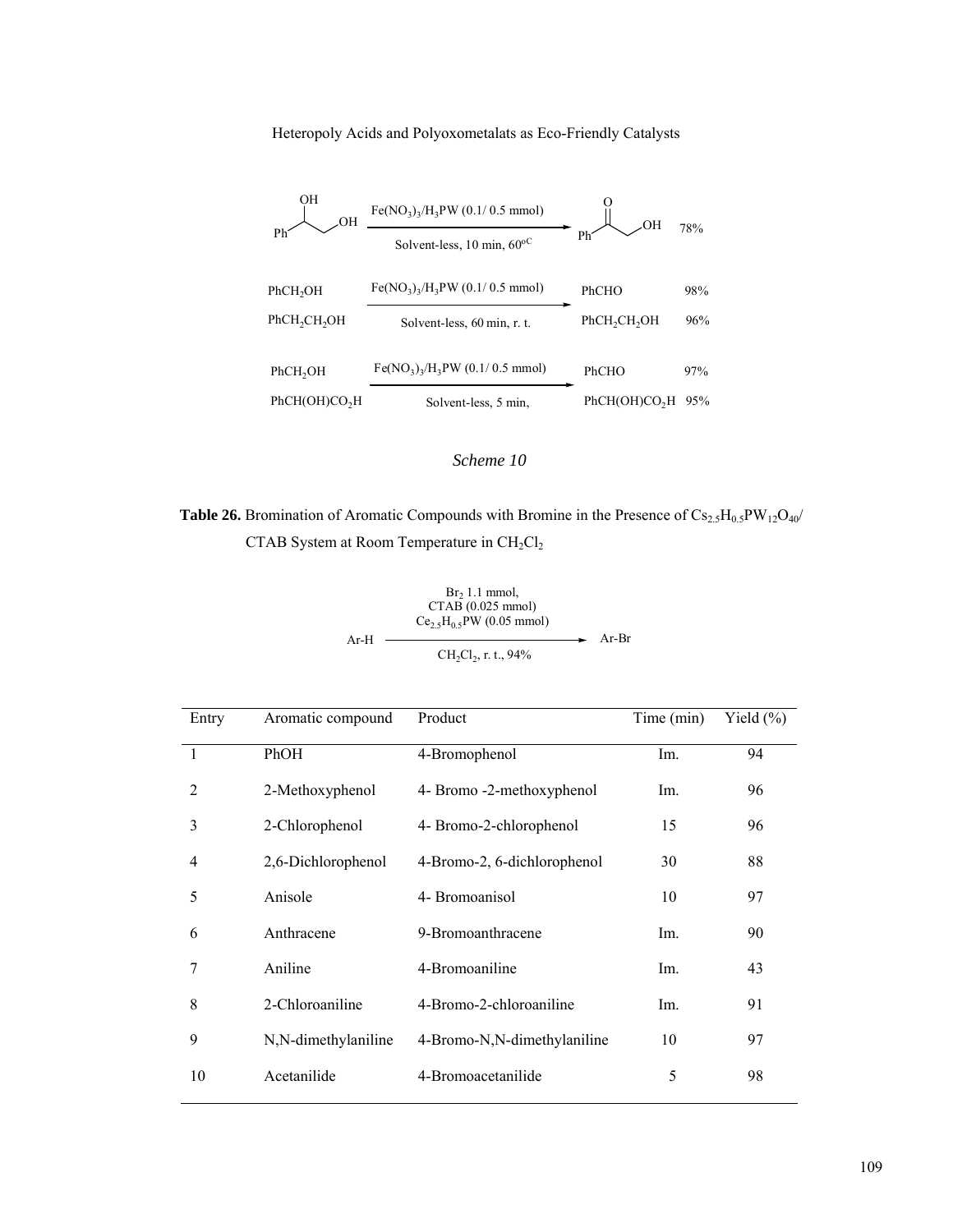K10-clay (Clayfen) [102a], Ferric nitrate supported on silica gel (Silfen) [102b,c], and ferric nitrate mixed with HZSM-5 zeolite (Zeofen) have been successfully employed for the oxidation of various alcohols in solution and also in the absence of solvent under microwave irradiation [103].

It is reported that the catalytic amounts of tungstophosphoric acid  $(H_3PW_{12}O_{40})$  catalyzes oxidation with safe and commercially available ferric nitrate noanahydrate for the simple, swift and selective oxidation of a wide variety of primary, secondary, and benzylic alcohols into their corresponding carbonyl compounds under mild and solventless conditions (Table 25) [104]. Chemoselectivity of the method has been studied and the results are demonstrated by Scheme 10.

# **REGIOSELECTIVE BROMINATION OF AROMATIC COMPOUNDS**

 Bromoarenes are widely used intermediates of commercial importance [105]. Many reagents such as solid brominating agents  $[106]$ , Br<sub>2</sub>-Lewis acids and Br<sub>2</sub>-supported  $[107]$ , reported in the literature for the electrophilic bromination of aromatic compounds.

Cesium salt of the heteropoly acid  $(Cs_2, H_0, PW_12O_{40})$  in the presence of cetyltrimethylammonium bromide has been used for highly controlled regioselective bromination of phenols and some aromatic compounds with molecular bromine [108]. The results are tabulated in Table 26.

#### **ACKNOWLEDGMENTS**

 The authors are thankful to Shiraz University Research Council for the partial support of the work.

#### **REFERENCES**

- [1] a) P.T. Anastas, J.C. Warner, Green Chemistry, Theory and Practice, Oxford University Press, 1998; b) J.H. Clark, Green Chemistry 1 (1999) 1.
- [2] V. Kozhevnikov, in: E. Derouane (Ed.), Catalysts for Fine Chemical Synthesis, Catalysis by Polyoxometalates 2, Wiley, New York, 2002.
- [3] S. Nakato, M. Kimura, T. Okuhara, Chem. Lett. (1997)

389.

- [4] M. Kimura, T. Nakato, T. Okuhara, Appl. Catal. A Gen. 165 (1997) 227.
- [5] T. Nakato, Kimura, M. Nakata, S. Okuhara, T. Langmuir 14 (1998) 319.
- [6] REF
- [7] J.H. Clark, Chem. Rev. 80 (1980) 429.
- [8] R.A. Sheldon, Chirotechnologies, Industrial Synthesis of Optically Active Compounds; Dekker Publishing: New York, 1993.
- [9] E. Emori, T.H. Sasai, M. Shibasaki, J. Am. Chem. Soc. 120 (1998) 4043.
- [10] a) S. Kanemasa, Y. Oderaotoshi, E. Wada, J. Am. Chem. Soc. 121 (1999) 8675; b) M. Bandini, P.G. Cozzi, M. Giacomini, P. Melchiorre, S. Selva, A. Umani-Ronchi, J. Org. Chem. 67 (2002) 3700; c) N. Srivastava, K. Banic, J. Org. Chem. 68 (2003) 2109; d) K. Subbareddy, A. Sudalai, B.C. Benicewicz, Tetrahedron Lett. 42 (2001) 3791; e) J.S. Yadav, B.V.S. Reddy, G. Baishya, J. Org. Chem. 68 (2003) 7098; f) B.C. Ranu, S.S. Dey, A. Hajra, Tetrahedron 59 (2003) 2417; g) T.C. Wabnitz, J.B. Spencer, Org. Lett. 5 (2003) 2141; h) T.C. Wabnitz, J. Yu, J.B. Spencer, Synlett (2003) 1070.
- [11] H. Firouzabadi, N. Iranpoor, A.A. Jafari, Synlett (2005) 299.
- [12] H. Heaney, in: B.M. Trost, I. Fleming (Eds.), Comprehensive Organic Synthesis Pergamon Press, Oxford, 1991, pp. 733-752.
- [13] a) T. Harada, T. Ohno, S. Kobayashi, T. Mukaiyama, Synthesis (1991) 1216; b) A. Kawada, S. Mitamura, S. Kobayashi, Synlett (1994) 545; c) S. Pivsa-Art, K. Okura, M. Miura, S. Murata, M. Nomura, J. Chem. Soc. PerkinTrans1 13 (1994) 1703; d) A. Kawada, S. Mitamura, S. Kobayashi, J. Chem. Soc. Chem. Commun. (1996) 183; e) F. Effenberger, J.K. Eberhard, A.H. Maier, J. Am. Chem. Soc. 118 (1996) 12572; f) J. Nishikido, H. Nakajima, T. Saeki, A. Ishii, K. Mikami, Synlett (1998) 1347; g) S. Repichet, C.L. Roux, J. Dubac, J.R. Desmurs, Eur. J. Org. Chem. (1998) 2743; h) H. Nakano, T. Kitazume, Green Chem. (1999) 179; i) J. Matsuo, K. Odashima, S. Kobayashi, Synlett (2000) 403.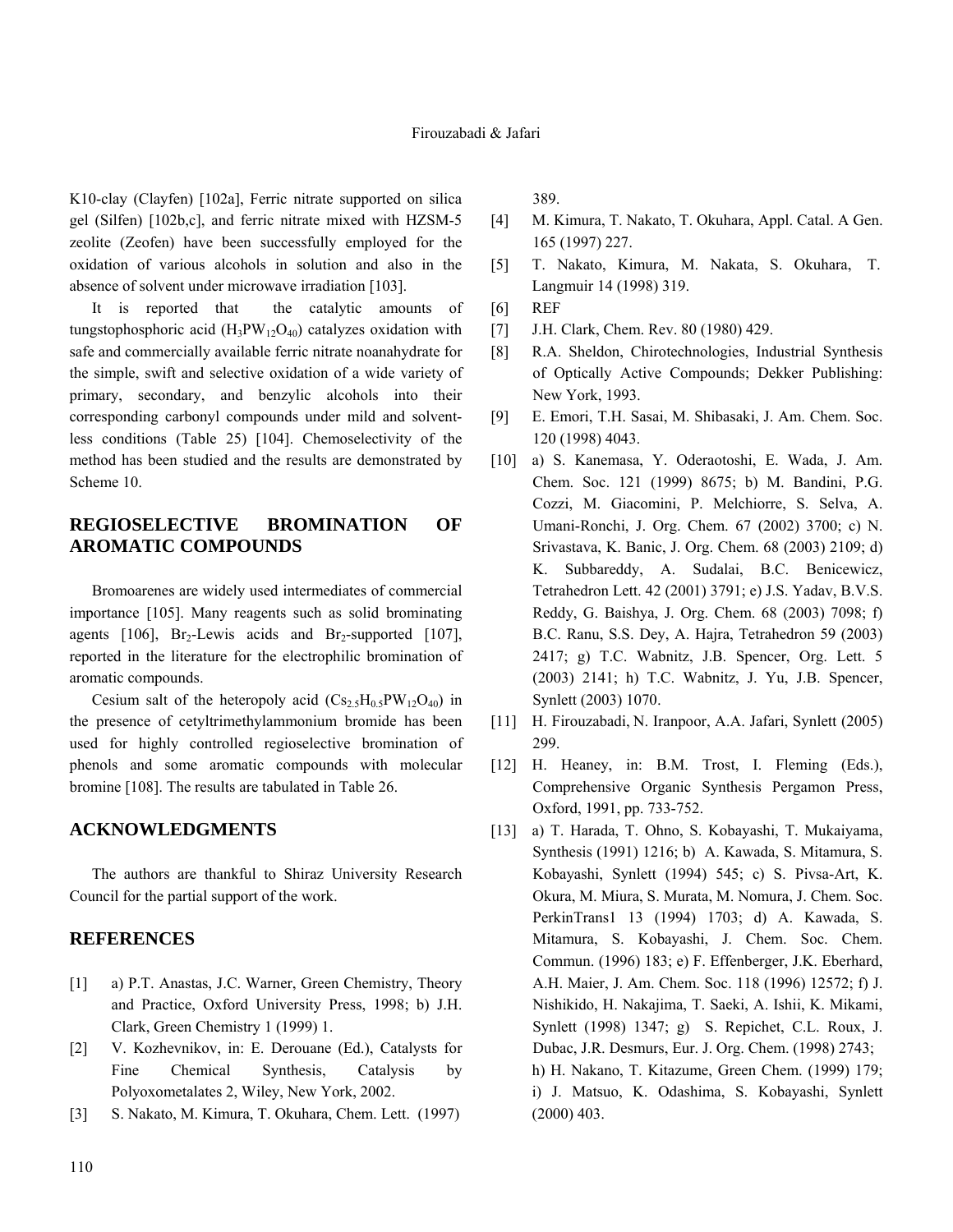- [14] a) A.G.M. Barrett, N. Bouloc, D.C. Braddock, D. Chadwick, D.A. Hendersona, Synlett (2002) 1653; b) G. Bartoli, M. Bosco, E. Marcantoni, M. Massaccesi, S. Rinaldi, Sambri, L. Tetrahedron Lett. 43 (2002) 6331.
- [15] a) Q.L. Wang, Y. Ma, X. Ji, H. Yan, Q. Qiu, J. Chem. Soc. Chem. Commun. (1995) 2307; b) J. Kaur, I.V. Kozhevnikov, Chem. Commun. (2002) 2508; c) B. Chiche, A. Finiels, C. Gauthier, P. Geneste, J. Org. Chem. 51 (1986) 2128; d) B.C. Ranu, K. Ghosh, U. Jana, J. Org. Chem. 61 (1996) 9546.
- [16] a) H. Firouzabadi, N. Iranpoor, F. Nowrouzi, Tetrahedron 60 (2004) 10843; b) H. Firouzabadi, N. Iranpoor, F. Nowrouzi, Tetrahedron Lett. 44 (2003) 5343.
- [17] a) W.R. Jackson, H.A. Jacobs, B.R. Matthews, G.S. Jayatilake, K.G. Watson, Tetrahedron Lett. 31 (1990) 1447; b) T. Ziegler, B. Horsch, F. Effenberger, Synthesis (1990) 575; c) P. Zandbergen, J. Brussee, A. Van der Gen, C.G. Kruse, Tetrahedron Asymmetry 3 (1992) 769.
- [18] a) R.J.H. Gregory, Chem. Rev. 99 (1999) 3649; b) H. Deng, M.P. Ister, M.L. Snapper, A.H. Hoveyda, Angew. Chem. Int. Ed. 41 (2002) 1009; c) S.K. Tian, R. Hong, L. Deng, J. Am. Chem. Soc. 125 (2003) 9900; d) N. Azizi, M.R. Saidi, J. Organometallic Chem. 688 (2003) 283; e) Z. Wang, B. Fetterly, J.G. Verkade J. Organometallic Chem. 646 (2002) 161.
- [19] a) M. Bandini, P.G. Cozzi, P. Melchiorre, A.V. Ronchi, Tetrahedron Lett. 42 (2001) 3041; b) M. Curini, F. Epifano, M.C. Marcotullio, O. Rosati, M. Rossi, Synlett (2002) 315; c) F. Chen, X. Feng, B. Qin, G. Zhang, Y. Jiang, Synlett (2003) 558; d) Y. Shen, X. Feng, Y. Li, G. Zhang, Y. Jiang, Tetrahedron 59 (2003) 5667; e) Y. Shen, X. Feng, Y. Li, G. Zhang, Y. Jiang, Synlett (2002) 793; f) S.S. Kim, D.W. Kim, G. Rajagopal, Synthesis 2 (2004) 213; g) H.S. Wilkinson, P.T. Grover, C.P. Vandenbossche, R.P. Bakale, N.N. Bhongle, S.A. Wald, C.H. Senanayake, Org. Lett. 3 (2001) 553.
- [20] H. Firouzabadi, N. Iranpoor, A.A. Jafari, J. Organometallic Chem. 690 (2005) 1556.
- [21] a) N. Bagget, In Comprehensive Organic Synthesis; series Ed. by D. Barton, W.D. Ollis, vol. Ed. Stoddart

J. F.; Pergaman, Oxford, 1979, P. 799.

- [22] M.B. Smith, J. March, Advanced Organic Chemistry, 5th Edition, Wiley-Interscience, New York, 2001, pp. 479-480.
- [23] a) T. Ooi, H. Ichikawa, Y. Itagaki, K. Maruoka, Heterocycles 52 (2000) 575; b) K. Manab, S. Limura, X. Sun, S. Kobayashi J. Am. Chem. Soc. 124 (2002) 11971.
- [24] a) N. Iranpoor, E. Mottaghinejad, Synth. Commun. 25 (1995) 2253; b) P. Salehi, N. Iranpoor, F. Kargar Behbahani, Tetrahedron 54 (1998) 943.
- [25] a) J.S. Bajwa, X. Jiang, J. Slade, K. Prasad, O. Repic, T. J. Blacklock, Tetrahedron Lett. 43 (2002) 6709; b) X. Jiang, J.S. Bajwa, J. Slade, K. Prasad, O. Repic, T.J. Blacklock, Tetrahedron Lett. 43 (2002) 9225.
- [26] H. Firouzabadi, N. Iranpoor, A.A. Jafari, J. Molecular Cat. A Chemical 227 (2005) 97.
- [27] a) S.G. Wilkinson, in: J.F. Stoddart (Ed.), In Comprehensive Organic Chemistry, Vol. 1; Pergamon Press: Oxford, 1979, Chap 4.1, 579-706; b) T.W. Green, P.G.M. Wuts, In Protective Groups in Organic Synthesis, 3rd Ed.; John Wiley & Sons: New York, 1999.
- [28] H. Firouzabadi, N. Iranpoor, A.A. Jafari, Tetrahedron Lett. 46 (2005) 2683.
- [29] A.B. Smith, S.M. Condon, J.A. McCauley, Acc. Chem. Res. 31 (1998) 35.
- [30] P.C. Bulman Page, J.C. Prodger, D. Westwood, Tetrahedron 49 (1993) 10355.
- [31] J. Taleiwa, H. Horiuchi, S. Vemura, J. Org. Chem. 60 (1995) 4039.
- [32] a) S. Muthusamy, S.A. Babu, C. Gunanathan, Tetrahedron Lett. 42 (2001) 359; b) L.F. Tietze, B. Weigand, C. Wulff, Synthesis (2000) 69.
- [33] a) H. Firouzabadi, N. Iranpoor, B. Karimi, H. Hazarkhani, Synlett (2000) 263; b) H. Firouzabadi, N. Iranpoor, B. Karimi, Synlett (1999) 319; c) H. Firouzabadi, N. Iranpoor, B. Karimi, Synthesis (1999) 58.
- [34] a) R. Vijaya Anand, P. Saravanan, V.K. Singh, Synlett (1999) 415.
- [35] a) F. Bellesia, M. Boni, F. Ghelf, U.M. Pagnoni, Tetrahedron 49 (1993) 199; b) G.K. Jnaneshwara, N.B.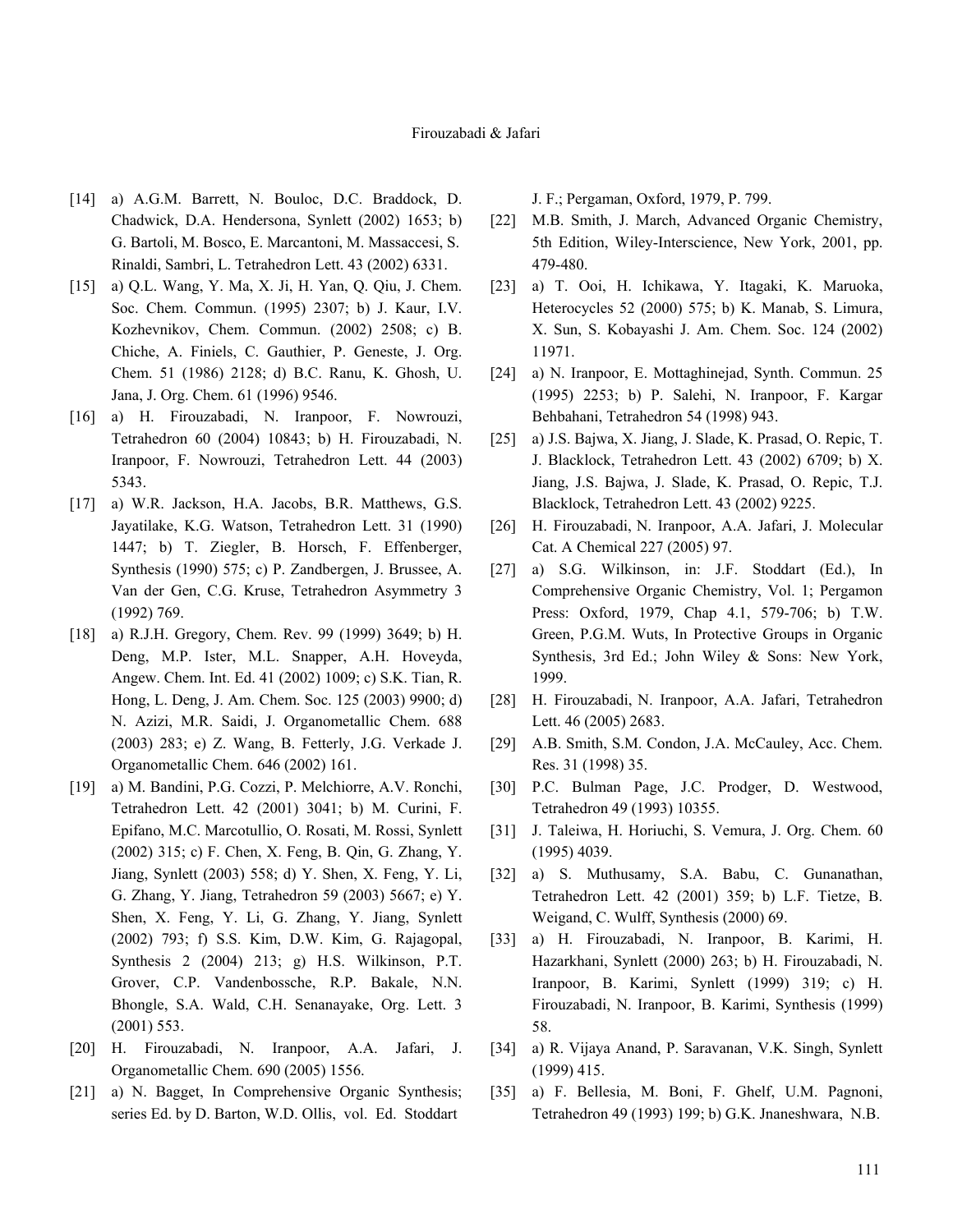Barhate, A. Sudalai, V.H. Deshpande, A.S. Gajare, M.S. Shingare, R. Sukumar, J. Chem. Soc. Perkin Trans. 1 (1998) 965.

- [36] H. Firouzabadi, N. Iranpoor, K. Amani, Synthesis (2002) 59.
- [37] C.A Bruynes, T.K. Jurriens, J. Org. Chem. 47 (1982) 3966.
- [38] a) K. Tanaka, F. Toda, Chem. Rev. 100 (2000)1025; b) H. Firouzabadi, N. Iranpoor, S. Sobhani, Tetrahedron Lett. 43 (2002) 3653; c) H. Firouzabadi B. Karimi, Synth. Commun. 23 (1993) 1633; d) H. Firouzabadi, A. R. Sardarian, Z. Khayat, B. Karimi S. Tangestaninejad, Synth. Commun. 27 (1997) 2709; e) B. Karimi, B. Golshani, J. Org. Chem. 65 (2000) 7228.
- [39] H. Firouzabadi, N. Iranpoor, K.Amani, F. Nowrouzi, J. Chem. Soc. Perkin Trans. 1 (2002) 2601.
- [40] M.H. Habibi, S. Tangestaninejad, I. Mohammadpoor-Baltork, V. Mirkhani, B. Yadollahi Tetrahedron Lett. 42 (2001) 6771.
- [41] a) W. Steglich, G. Höfle, Angew. Chem. Int. Ed. Engl., 8 (1969) 981; b) G. Höfle, W. Steglich, H. Vorbrüggen, Angew. Chem. Int. Ed. Engl. 17 (1978) 569.
- [42] (a) K.K. Chauhan, C.G. Frost, L. Love, D. Waite, Synlett (1999) 1743; b) K. Ishihara, M. Kubota, H. Kurihara H. Yamamoto, J. Org. Chem. 61 (1996) 4560; c) A. Orita, C. Tanahashi, A. Kakuda, J. Otera Angew. Chem. Int. Ed., 39 (2000) 2877; d) M.D. Carrigan, D. A. Freiberg, R.C. Smith, H.M. Zerth R.S. Mohan, Synthesis (2001) 2091.
- [43] H. Firouzabadi, N. Iranpoor, F. Nowrouzi, K. Amani, Chem. Commun. (2003) 764.
- [44] a) M.H. Habibi, S. Tangestaninejad, V. Mirkhani, B. Yadollahi Monatshefte Fur Chemie 133 (2002) 323; b) M.H. Habibi, S. Tangestaninejad, V. Mirkhani, B. Yadollahi Tetrahedron 57 (2001) 8333.
- [45] K.S. Kochhar, B.S. Bal, R.P. Deshpande, S.N. Rajadhyaksha, H.W. Pinnick, J. Org. Chem. 48 (1983) 1765.
- [46] a) B.M. Trost, C.B. Lee, J.M. Weiss, J. Am. Chem. Soc. 117 (1995) 7247; b) N. Deka, D.J. Kalita, R. Borah, J. C. Sharma, J. Org. Chem. 62 (1997) 1563; c) K.L. Chandra, P. Saravanan, V.K. Singh, Synlett (2000) 359; d) B. Karimi, H. Seradj, G.R. Ebrahimian, Synlett

(2000) 623; e) N. Sumida, K. Nishioka, T. Sato, Synlett (2001) 1921; f) B.M. Trost, C.B. Lee, J. Am. Chem. Soc. 123 (2001) 3671; g) S.C. Roy, B. Banerjee, Synlett (2002) 1677.

- [47] a) Sandberg, M. Sydnes, L.K. Tetrahedron Lett. 39 (1998) 6361; b) M. Sandberg, L.K. Sydnes, Org. Lett. 2 (2000) 687.
- [48] H. Firouzabadi, N. Iranpoor, F. Nowrouzi, K. Amani Tetrahedron Lett. 44 (2003) 3951.
- [49] S.M. Dirk, E.T. Mickelson, J.C. Henderson, J.M. Tour, Org. Lett. 2 (2000) 3405.
- [50] a) K.S. Webb, V. Seneviratne, Tetrahedron Lett. 36 (1995) 2377; b) S. Tollari, D. Vergani, S. Banfi, F. Porta, J. Chem. Soc. Chem. Commun. (1993) 442; c) S. Sakaue, T. Tsubakino, Y. Nishiyama, Y. Ishii, J. Org. Chem. 58 (1993) 3633.
- [51] a) Z. Zhu, J.H. Espenson, J. Org. Chem. 60 (1995) 1326; b) S. Sakaue, T. Tsubakino, Y. Nishiyama, Y. Ishii, J. Org. Chem. 58 (1993) 3633.
- [52] a) J. Muzart, Synthesis (1995) 1325.
- [53] H. Firouzabadi, N. Iranpoor, F. Nowrouzi, K. Amani, Green Chem. 3 (2001) 131.
- [54] N.D. Cheronis, J.B. Entrikin, Identification of Carbonyl Compounds, Interscience: New York, 1963.
- [55] H.M.S. Kumar, T.P. Reddy, J.S. Yadav, Synthesis (1999) 586.
- [56] P.R. Dave, F. Forshar, J. Org. Chem. 61 (996) 8897.
- [57] M.E. Enikaki, X.N. Stamplos, T.A. Charalambis, C.C. Karapostolon, Tetrahedron 53 (1997) 747.
- [58] S. Negi, M. Matsukura, M. Mizuno, K. Miyake, Synthesis (1996) 991.
- [59] J.T. Pulkkiner. J.J. Vepsalainen, J. Org. Chem. 61 (1996) 8604.
- [60] J.K. Whitesell, M.A. Whitesell, Synthesis (1983) 54.
- [61] a) W. Chrisman, M.J. Blankinship, B. Taylor, C.E. Harris, Tetrahedron Lett. 42 (2001) 4775; b) A.R. Hajipour, N. Mahboubhgah, Org. Prep. Proced. Int. 31 (1999) 112.
- [62] A. Corsaro, U. Chiacchio, V. Pistara, Synthesis (2001) 1903.
- [63] J.G. Lee, J.P. Hwang, Chem. Lett. 7 (1995) 507.
- [64] H.M. Meshram, G.S. Reddy, D. Srinivas, J.S. Yadav, Synth. Commun. 28 (1998) 2593.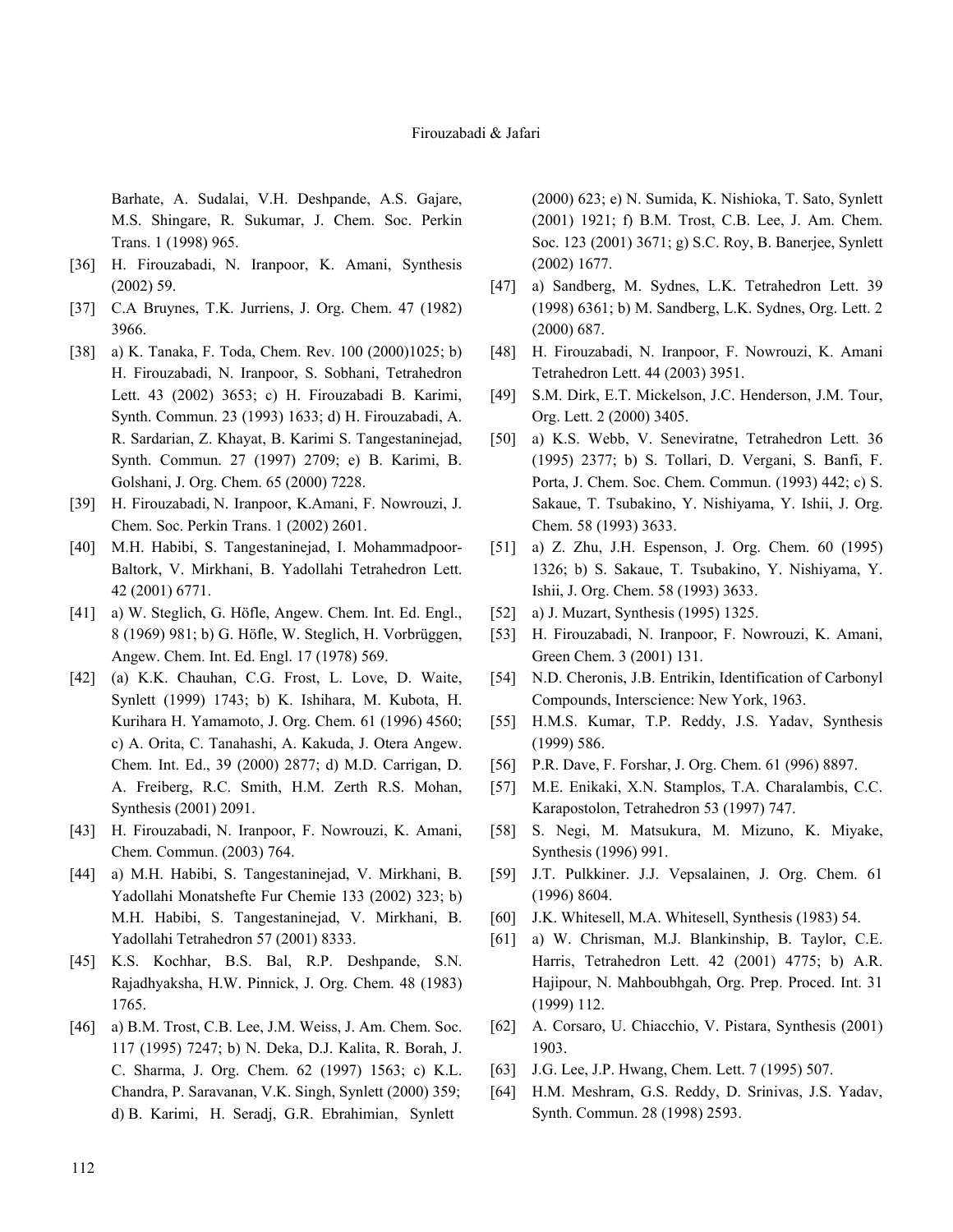- [65] a) B.A. Nattier, K.J. Eash, R.S. Mohan, Synthesis (2001) 1010; b) B. Tamami, A. Kiasat, Synth. Commun. 30 (2000) 4129; c) A. McKillop, J.D. Hunt, E.C. Taylor, R.D. Naylor J. Am. Chem. Soc. 93 (1971) 4918; d) J.W. Bird, D.G.M. Diaper, Can. J. Chem. 47 (1969) 145.
- [66] H. Firouzabadi, N. Iranpoor, K. Amani, Synthetic Commun. 34 (2004) 3587.
- [67] N.R. Williams, J.D. Wander The Carbohydrates Chemistry and Biochemistry; Academic: New York, 1980, p. 761.
- [68] J. Ramnauth, O. Poulin, S.P. Rakhit, S.P. Maddaford, Org. Lett. 3 (2001) 2013.
- [69] P. Collins, R. Ferrier, Monosaccharides: their Chemistry and their Roles in Natural Products; Wiley: Chichester (1995).
- [70] a) K. Toshima, K. Tatsuta, Chem. Rev. 93 (1993) 1503; b) D.E. Levy, C. Tang, The Chemistry of C-Glycosides; Pergamon: New York , 1995.
- [71] P. KlaOke, D. Springer, J. Thiem, Liebigs Ann Chem. (1991) 509.
- [72] P. Bhate, D. Horton, W. Priebe, Carbohydr. Res. 144 (1985) 331.
- [73] G. Matsuo, M. Kakata, S. Matsumura, Chem. Commun. (1996) 1379.
- [74] K. Toshima, T. Ishizuka, G. Matsuo, M. Nakata, M. Konoshita J. Chem. Soc. Chem. Commun. (1993) 704.
- [75] N.R. Swamy, Y. Venkateswarlu, Synthesis 5 (2002) 598.
- [76] B. Fraser-Reid, R.J. Madsen, Org. Chem. 60 (1995) 3851.
- [77] J.C. Lopez, B. Fraser-Reid, J. Chem. Soc. Chem. Commun. (1992) 94.
- [78] B.B. Babu, K.K. Balasubramanian, Tetrahedron Lett. 41 (2000) 1271.
- [79] a) R.R. Schmidt, Angew. Chem. Int. Ed. Engl. 25 (1986) 212; b) G.J. Boons Tetrahedron 52 (1996) 1095.
- [80] E. Rafiee, S. Tangestaninejad, M.H. Habibi, V. Mikhani Bioorg. Med. Chem. Lett. 14 (2004) 3611.
- [81] C.N. Smith, D. Burnett, J. Econ. Entomol 42 (1949) 439. d) Piper, Hall, Wright, Ind. Eng. Chem. 43 (1951) 11.
- [82] S.G. Cohen, R.M. Schultz, S.Y. Weinstein, J. Am.

Chem. Soc. 88 (1966) 5315.

- [83] a) P. Huszthy, J.S. Bradshaw, C.Y Zhu, R.M. Izatt, J. Org. Chem. 56 (1991) 3330; e) T. S. Jin, R.Y. Ma, Y. Li, X. Sun, T.S. Li, Synthetic Commun. 31 (2001) 2051.
- [84] E. Rafiee, S. Tangestaninejad, M.H. Habibi, V. Mikhani, Bull. Korean Chem. Soc. 25 (200) 599.
- [85] E.J. Corey, H. Niwa, J. Knolle, J. Am. Chem. Soc. 100 (1978) 1942.
- [86] a) S. Kim, J.H. Park, Tetrahedron Lett. 28 (1987) 439; b) G.A. Olah, A. Husain, B.P. Singh, Synthesis (1983) 892; c) R. Cruz-Almanza, F.J. Perez-Felores, M. Avila, Synthetic Commun. 20 (1990) 1125; d) J. Otera, Y. Niibo, S. Chikada, H. Nozaki, Synthesis (1988) 328; e) A. Wagner, M.P. Heitz, C. Mioskovski, J. Chem. Soc. Chem. Commun. (1989) 1619; f) S. Raina, V.K. Singh, Synthetic Commun. 25 (1995) 2395.
- [87] M.H. Habibi, S. Tangestaninejad, I. Mohammadpoor-Baltork, V. Mirkhani, B. Yadollahi, Tetrahedron Lett. 42 (2001) 2851.
- [88] G.A. Roger, S.M. Parsons, D.C. Anderson, L.M. Nilsson, B.A. Bahr, W.D. Kornreieh, R. Kaufman, R.S. Jacobs, B. Kirtman, J. Med. Chem. 32 (1989) 1217.
- [89] a) S. Sagava, H. Abe, Y.T. Hase, Inabe, J. Org. Chem. 64 (1999) 4962; b) G. Sekar, V.K. Sing, J. Org. Chem. 64 (1999) 287; c) J. Auge, F. Leroy, Tetrahedron Lett. 37 (1996) 7715; d) M. Meguro, N. Asao, Y. Yamamoto, J. Chem. Soc. Prkin Trans I (1994) 2597; e) S. Rampalli. S.S. Chaudhari. K.G. Akamanchi, Synthesis 1 (2000) 8; f) S. Chandrasekhar, T. Ramachandar, S.J. Prakash, Synthesis (2000) 1817; g) L.R. Reddy, M.A. Reddy, N. Bhanumathi, K.R. Rao, Synthesis (2001) 831.
- [90] E. Rafiee, S. Tangestaninejad, M.H. Habibi, V. Mikhani, Synthetic Commun. 34 (2004) 3673.
- [91] a) D.M. Clod, Chem. Rev. 79 (1979) 491; b) J.J. Brown, R.H. Lenhard, S. Brestein, J. Am. Chem. Soc. 86 (1964) 2183; c) R.P. Hanzlik, Leinwetter, J. Org. Chem. 43 (1978) 438; d) J. Wolinski, A. Czerwinska, Acta Pol. Pharm. 33 (1976) 696; e) K. Bruns, J. Conrad, A. Steigel, Tetrahedron 35